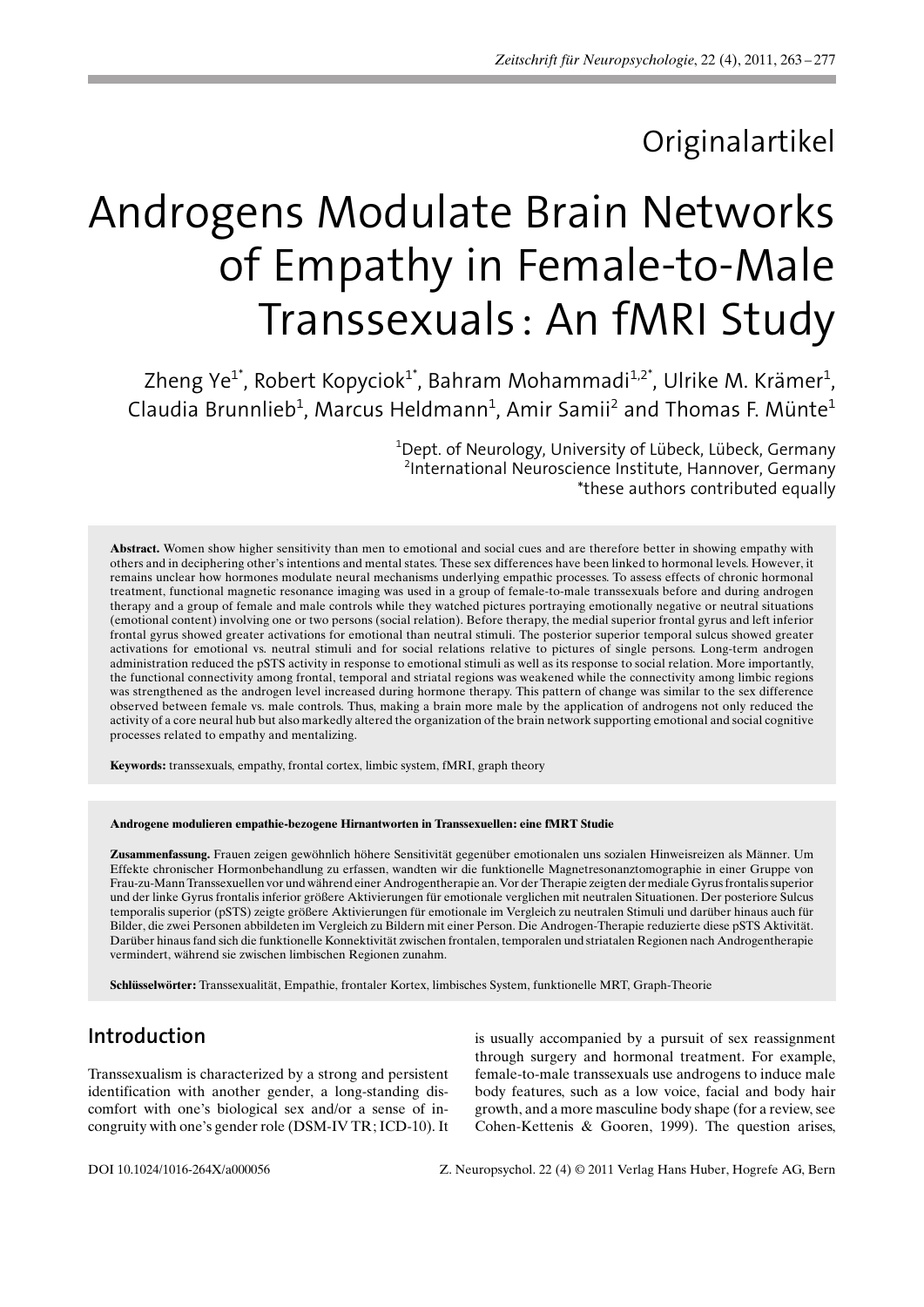whether such treatments will also change other psychological traits, e. g. the ability to react empathically, from a predominantly female to a male pattern.

Empathy refers to the ability to share feelings we observe in others on the basis of emotional or social cues (Decety & Jackson, 2004; Preston & de Waal, 2002). There is strong evidence for sex differences in empathy. Women are generally more sensitive and responsive to emotional and social cues than men. For example, they are more accurate in decoding facial expressions in both adults (Rotter & Rotter, 1988; Thayer & Johnsen, 2000) and children (Proverbio, Matarazzo, Brignone, Del Zotto & Zani, 2007). They are especially reactive when facing pictures portraying humans in negative contexts, which is also reflected in a larger late parietal positivity in the eventrelated potential (Proverbio, Adorni, Zani & Trestianu, 2009). Using functional neuroimaging, a greater activity in the prefrontal cortex, superior temporal sulcus and amygdala has been observed in women compared to men in empathy settings (Derntl et al., 2010; Hofer et al., 2006; Klein et al., 2003; McClure et al., 2004).

Sex differences in empathy have been linked to the level of prenatal androgens (Hines, 2008; Knickmeyer, Baron-Cohen, Raggatt, Taylor & Hackett, 2006). Due to ethical constraints, information about the early influence of androgens on the human brain and behavior has been mostly obtained in girls with congenital adrenal hyperplasia (CAH). CAH girls are exposed to unusually high levels of androgens in prenatal and neonatal periods because of a deficiency in the enzyme needed to produce cortisol and a consequent overproduction of testosterone and other androgens. Compared to unaffected girls, CAH girls showed increased interest in boys' toys (Berenbaum, Duck & Bryk, 2000; Berenbaum & Hines, 1992; Ehrhardt, Epstein & Money, 1968; Nordenström, Servin, Bohlin, Larsson & Wedell, 2002; Slijper, 1984) and greater preferences for boys as playmates (Berenbaum & Snyder, 1995). Moreover, CAH women had decreased openness to sensitive feelings or emotions (Mathews, Fane, Conway, Brook & Hines, 2009) but increased coldness in social relations (Helleday, Edman, Ritzen & Siwers, 1993). The assumption that androgenic hormones alter empathy processing even in adulthood is further supported by behavioral studies with healthy women taking a single dose of testosterone (e.g. 0.5 mg in Van Honk & Schutter, 2007). Testosterone administration induced a reduction in conscious detection of facial threat (Van Honk & Schutter, 2007) as well as a reduction in unconscious mimicry response (Hermans, Putman & Van Honk, 2006).

Recent neuroimaging studies on transsexuals have begun to examine how hormonal treatment influences cognitive processes for which sex differences are known, focusing on three-dimensional mental rotation, a spatial task mastered typically more efficiently by men. Male-to-female transsexuals receiving estrogens showed lower parietal activity than male controls but higher ventral medial prefrontal activity than female controls (Carrillo et al., 2010; Schöning et al., 2010). They also showed larger temporal and parietal activity but less dorsolateral prefrontal activity than male-to-female transsexuals before hormone therapy (Schöning et al., 2010).

Up to now, no neuroimaging study has examined how androgens modulate empathy processing. To assess the effect of chronic hormonal treatment, we used functional magnetic resonance imaging (fMRI) in a group of femaleto-male transsexuals before and during hormone therapy (pre- vs. post-test) and a matched group of female and male control participants, with a set of picture stimuli portraying emotionally negative or neutral situations (emotional content) involving one or two persons (social relation). This set has been used in previous neuroimaging studies on empathy and theory of mind (Krämer, Mohammadi, Donamayor, Samii & Münte, 2010; Taubner, Münte, Krämer & Wiswede, 2011). Krämer et al.  $(2010)$  have shown that no explicit instruction is necessary to activate regions associated with empathy when participants are confronted with emotional or social stimuli. They found the medial prefrontal cortex, ventral lateral prefrontal cortex and posterior superior temporal sulcus to be associated with emotional and/or social cognitive components of empathy processing. This pattern was similar to other neuroimaging studies of empathy using different types of stimuli (Amodio & Frith, 2006; Derntl et al., 2010; Hynes, Baird & Grafton, 2006; Saxe & Wexler, 2005; Shamay-Tsoory & Aharon-Peretz, 2007; Völlm et al., 2006).

In the current study we tested the straightforward hypothesis that androgens can change the neural patterns of empathy processing from a predominant female pattern to a male pattern. This hypothesis was tested with two independent statistical analyses, a standard univariate analysis and a graph-theory-based network analysis. The standard univariate analysis was performed to examine how hormone therapy influences brain activity in response to emotional and social cognitive cues. We expected the activity difference between pre- and post-tests in transsexuals would be similar to that between female and male controls. Secondly, the graph theoretical analysis was performed to examine how hormone therapy alters the organization of the brain network that supports empathic processes. Graph theory has been used to analyze the topological organization of cortical systems in nonhuman primates since the early nineties (Stephan et al., 2000; Young, 1992). Recently it was applied to human anatomical and functional imaging data (Achard & Bullmore, 2007; Bassett et al., 2008; Bassett, Meyer-Lindenberg, Achard, Duke & Bullmore, 2006) as it provides a concise quantification of the extraordinary complexity of interregional connectivity in the human brain (for reviews, see Bullmore & Bassett, 2011; Bullmore & Sporns, 2009). The fundamental assumption of this approach is that the brain has properties of a small-world network which refers to economical systems that are both globally and locally efficient in transferring information (Latora & Marchiori, 2001; Watts & Strogatz, 1998). This assumption has been confirmed by empirical studies on the nervous system of C. elegans, cortical networks in the cat, macaque (Hilgetag, Burns, O'Neill, Scannell & Young, 2000; Sporns,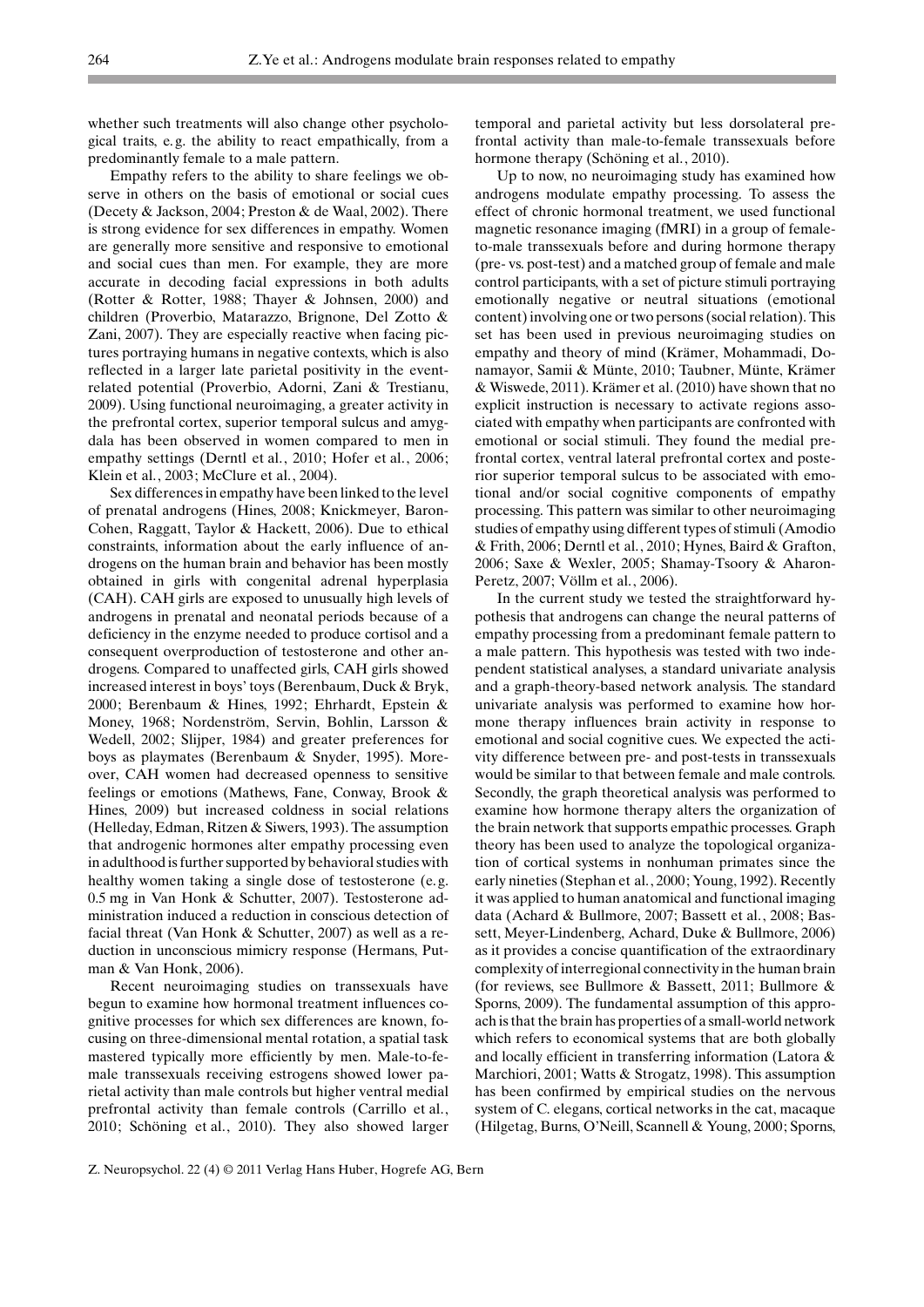Chialvo, Kaiser & Hilgetag, 2004; Stephan et al., 2000) and human (Salvador et al., 2005; Stam, 2004). Within the framework of the small-world model, topological measures such as centrality can be used to determine the relative importance of each region in the brain network (i. e., to identify "hubs" and "non-hubs") and to monitor the change of the connectivity pattern of each region during hormonal treatment (e. g. whether a region gained or lost connections with other regions). We expected the between-test difference in transsexuals would be similar to the between-sex difference in controls.

### Methods

All procedures had been cleared by the ethical review board of the University of Magdeburg, the affiliation of the senior author at the time of the experiment. Experiments were carried out according to the declaration of Helsinki.

#### Transsexuals and hormonal treatment

Eight female-to-male transsexuals participated in this study. Each transsexual participant was scanned twice, once before (pre-test) and once during hormonal treatment (post-test; about 12 months after the hormone therapy began). Upon entering the study, they were between 19 and 38 years old (mean age 28.5 years). Seven were right-handed and one was left-handed. All of them had normal or corrected-to-normal vision. Three additional transsexuals were entered to the study but could not be analyzed as they did not participate in the post-test. Results of the pre-test of all 11 transsexuals were essentially similar to the results of 8 transsexuals.

The hormone administration routes and schedules were heterogeneous, as defined by the attending endocrinologist. Three transsexuals received testosterone undecanoate 1000 mg depot injections every  $3-4$  months (Nebido<sup>®</sup>), two transsexuals received testosterone enantat 250 mg (Testoviron<sup>®</sup>) every 2 to 4 weeks and four transsexuals received daily transcutaneous applications of 50 mg testosterone in gel (Testogel<sup>®</sup>). At the end of the study, all transsexuals had testosterone levels in the range of normal males. The hormonal treatment caused upper body muscle development. The circumference of the biceps muscle of the right arm was 32.4 cm  $(SD=4.8 \text{ cm})$  at the pre-test and reached 34.4 cm (4.4 cm) in maximum during hormone therapy.

#### Healthy controls

Thirty-one women (mean age 24.3, age range 20 to 34 years) and thirty men (mean age 27.1, age range 20 to 39 years old) participated in this study as controls. All of them were righthanded (except one woman) and had normal or correctedto-normal vision. None of them had any psychiatric or neurological disorder. The results of 16 participants (10 women) have been previously reported in Krämer et al. (2010).

#### Stimuli and task

Both transsexual and control participants were scanned by using the paradigm of Krämer et al. (2010). Stimuli were black-and-white drawings (see Figure 1) depicting emotionally negative social situations involving two persons (Emot-Two; e. g. two persons standing at a grave), emotionally neutral social situations involving two persons (Neut-Two; e. g. two construction workers working side-byside), emotionally negative situations involving one person (Emot-One; e. g. a man falling from a sailing boat), emotionally neutral situations involving one person (Neut-One; e. g. an artist painting a picture), or objects (Obj; e. g. a notebook lying on a desk). All depicted emotions were negative and included anger, sadness, pain and anxiety. To avoid processes related to the recognition of emotional facial expressions, faces were deliberately left void of any features (eyes, nose or mouth)<sup>1</sup>. Each condition had 24 pictures.

Participants were asked to watch the pictures carefully during three runs and to complete a recognition test after each run. Each run comprised 40 pictures (8 per condition). These pictures were presented in a pseudo-randomized order to make sure no more than two successive pictures were from the same condition. Each picture was presented for 6 s and followed by a fixation of 10 s. Each test comprised 10 pictures presented in the previous run (2 per condition). Half of the pictures were presented in the same orientation as before, whereas the other half was mirrored. Participants had to indicate whether a particular picture was mirrored or not by pressing the appropriate of two buttons. Functional images were acquired during the presentation of the pictures but not during test phases.

Participants were also asked to fill out a German version of the Interpersonal Reactivity Index (IRI, see Davis, 1983a, 1983b) at pre- and post-tests. This questionnaire comprises four 7-item subscales: Perspective Taking, Fantasy, Empathic Concern and Personal Distress. The Perspective Taking subscale is related to social competence, higher self-esteem and interpersonal competence, but not to affective empathy. Scores on this subscale have been shown to predict the ability to match target persons with their self-descriptions (Bernstein & Davis, 1982). The Fantasy subscale taps the tendency to get deeply involved in the world of books, movies and plays and is correlated with verbal measures and intellectual abilities. The Empathic Concern subscale reflects a person's tendency to have feelings of sympathy and concern for others. Scores on this subscale correlated with persons' emotional reactions after

<sup>&</sup>lt;sup>1</sup> The stimuli were inspired by similar style line drawings of the Adult Attachment Projective (AAP) that is used as a psychodiagnostic tool to assess attachment behavior (George & West, 2001).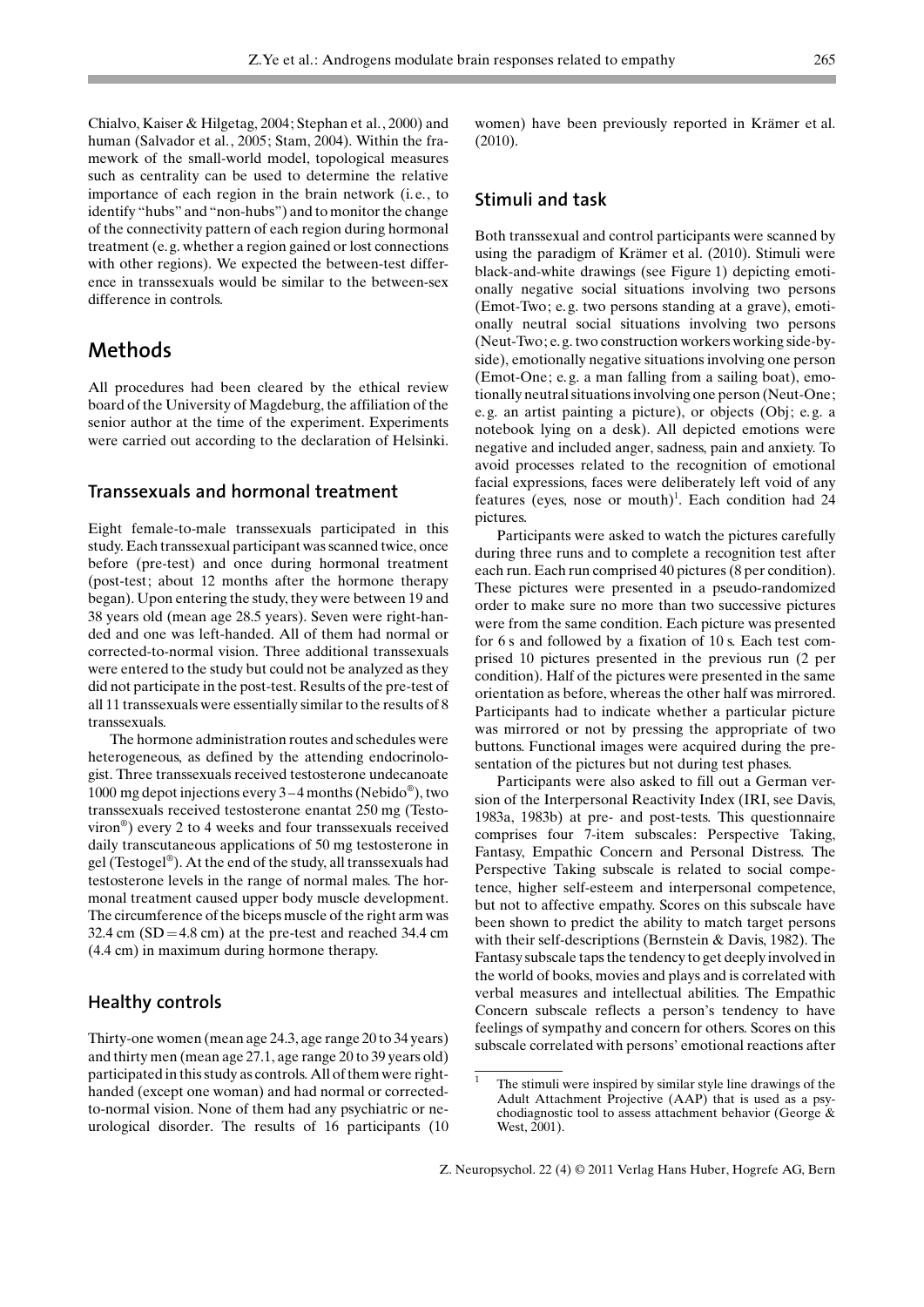

Figure 1. Example black-and-white drawings depicting emotionally negative social situation involving two persons (Emot-Two), emotionally neutral social situation involving two persons (Neut-Two), emotionally negative social situation involving one person (Emot-One), emotionally neutral social situation involving one person (Neut-One), or objects (Obj).

exposure to a young woman in distress and the likelihood of subsequent helping behavior (Davis, 1983a, 1983b). The Personal Distress subscale measures the tendency to experience distress and anxiety in overwhelming social situations such as emergencies.

#### Data acquisition

Data of transsexuals and controls were all collected on a 3- Tesla Siemens scanner with identical parameters although in different sessions. Functional images were acquired using a Gradient-Echo-EPI-sequence, with 2000-ms time repetition, 30-ms time echo, and  $80^\circ$  flip angle, in three functional runs. Each functional image consisted of 32 transversal slices, with 64\*64 matrix, 192 mm\*192 mm field of view (FOV), 3-mm thickness, 0.75-mm gap, and 3 mm\*3 mm in-plane resolution. Structural images were acquired using a T1-weighted MPRAGE sequence. Each structural image consisted of 192 sagittal slices, with 256\*256 matrix, 256 mm\*256 mm FOV, and 1 mm isovoxel. The head of participant was fixed during the entire measurement to avoid head movements.

#### Data analysis

Data were preprocessed with SPM8 (http://www.fil.ion.ucl.ac.uk/spm). The first four volumes of each functional run were discarded due to equilibration effects. Functional images were first phase-shifted with reference to the middle slice in time to correct differences in slice acquisition time. They were then realigned with a least squares approach and a rigid body spatial transformation to remove movement artifacts. Realigned images were normalized to the EPIderived MNI template (ICBM152, Montreal Neurological Institute) and resampled to  $2 * 2 * 2$  mm<sup>3</sup> voxel size. Normalized images were smoothed with a Gaussian kernel of 8 mm full-width half-maximum and filtered with a high-pass filter of 128 seconds. Two independent analyses were conducted: the standard univariate analysis and the network analysis.

#### Standard univariate analysis

The standard univariate analysis was performed to examine whether and how brain activity in response to emotional content (Emot vs. Neut) and/or social relation (Two vs. One) was modulated during hormonal treatment in transsexuals (pre- vs. post-test) and/or different between sexes in controls (female vs. male). This analysis was implemented with SPM8 on the basis of a general linear model (GLM) by using one covariate to model hemodynamic responses of all trials of a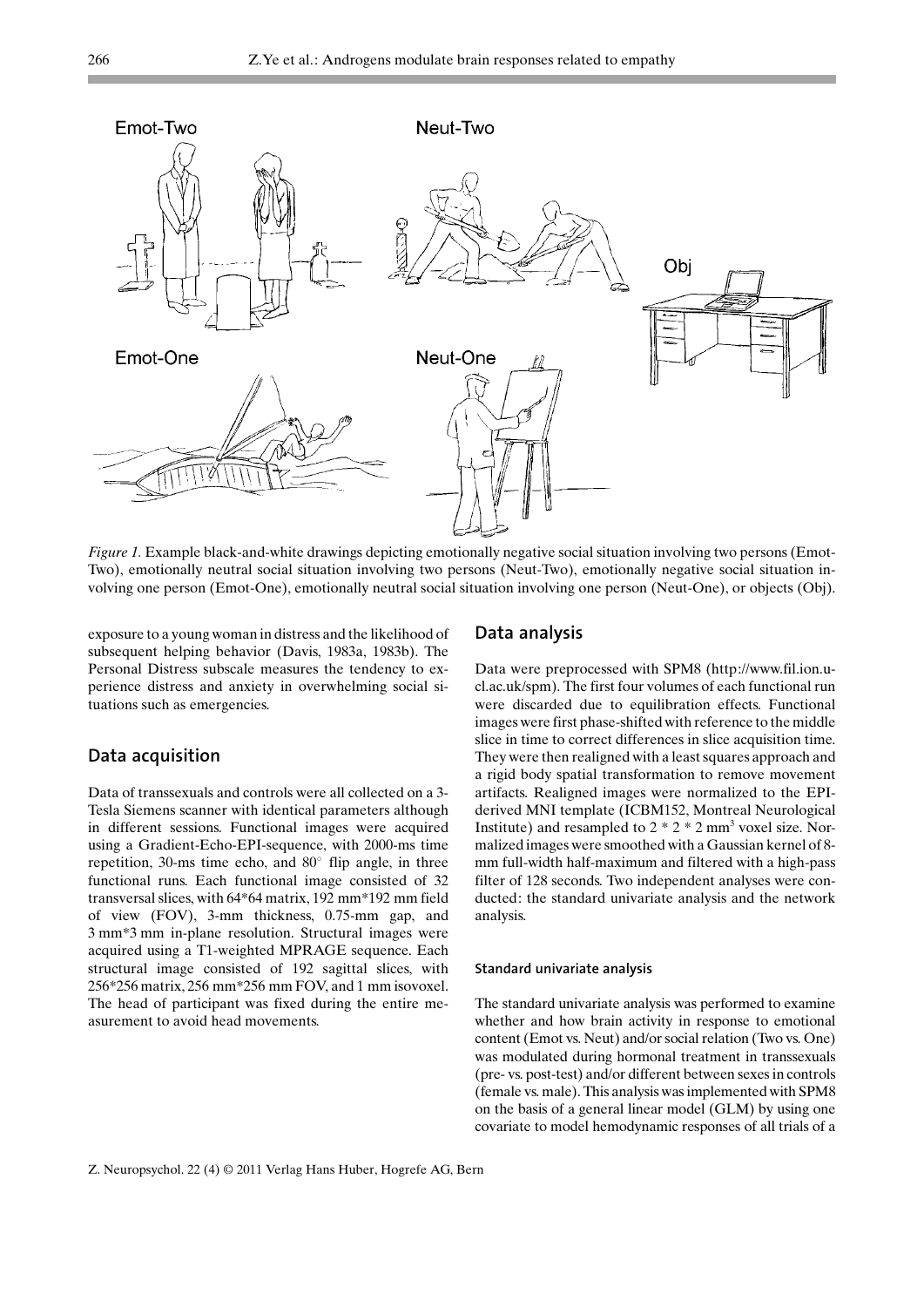condition. Five events were specified and time-locked to their onsets: Emot-Two, Neut-Two, Emot-One, Neut-One and Obj. Estimated movement parameters (six per image: x, y, z, pitch, roll and yaw) were included in the model to minimize signal-correlated motion effect. Classical parameter estimation was applied with a one-lag autoregressive model  $(AR(1))$  to whiten temporal noise in the fMRI time courses in order to reduce the number of false-positive voxels (Smith, Singh & Balsters, 2007). For each participant, contrast maps were calculated for Emot>Neut, and Two>One. The contrast maps were first entered into one-sample t-tests at group level (random effect) to show the effects in each test/sex. Then they were entered into paired-sample t-tests (pre- vs. post-test in transsexuals) or two-sample t-tests (female vs. male controls) to show the interaction between emotional content and test/sex (Emotion x Test/Sex) as well as the interaction between social relation and test/sex (Cognition x Test/Sex). The results of controls were considered at  $p < 0.05$ (FDR-corrected) with a minimum cluster size of 20 voxels. We used a relative lenient threshold for transsexuals,  $p < 0.005$  (uncorrected) with a minimum cluster size of 20 voxels, in order not to overlook any effect of this small sample (8 subjects). The results were visualized with MRIcron (http://www.cabiatl.com/mricro). We additionally performed an analysis to examine the cognitive processes specific for person vs. object perception. However, these will not be reported here.

#### Network analysis

The graph-theory-based network analysis was performed to examine whether and how brain networks of empathic processes were modulated during hormonal treatment in transsexuals (pre- vs. post-test) and/or different between sexes in controls (female vs. male). We first constructed a matrix of functional connectivity measures between all possible pairs of regions in the brain with the "beta series correlation" method proposed by Rissman, Gazzaley and D'Esposito (2004). This method was implemented on the basis of a GLM by using separate covariates to model hemodynamic responses of each single trial in each condition. Similar to the univariate model, five types of events were specified and time-locked to their onsets. Estimated movement parameters were included and classical parameter estimation was applied with the AR(1). We segmented each cerebral hemisphere into 45 anatomical regions according to the Automated Anatomical Labeling (AAL, Tzourio-Mazoyer et al., 2002) with the WFU PickAtlas (http:// fmri.wfubmc.edu/software/PickAtlas). Beta series of all experimental conditions (except the Obj) were extracted from and averaged within each region. For each participant, correlation coefficients were computed for each possible pair of regions to generate a  $90 \times 90$  symmetric correlation matrix R, in which  $R(i,j)$  represented the functional connectivity between region *i* and *j*, where  $i \neq j$ .

For each correlation matrix  $R$ , a binary adjacency matrix A can be derived by applying a threshold value t.  $A(i,j)$ 

is zero if  $\mathbf{R(i,j)}_{<}$  and unity if  $\mathbf{R(i,j)}_{\geq}$  . The adjacency matrix A can further be represented as an undirected graph G, in which a node indicates a region and an edge drawn between two nodes indicates a connection between two regions. For a given graph G, the connection density or topological cost k can be simply defined as the number of edges in G divided by the maximum possible number of edges (e. g. 4005). Obviously the choice of threshold value has a major effect on the topology of G. When  $t=1$ , no element of the correlation matrix R can pass the threshold therefore  $k=0$ . When  $t=0$ , most elements of R will pass the threshold therefore  $k \sim 1$  (in this study about 1 % of elements in R was negative). Instead of using one arbitrary value we systematically thresholded  $R$  with a range of costs. For each condition, topological measures of the resulting graphs were represented as functions of the cost  $k$ . The difference between tests/sexes was examined while the number of edges was exactly the same for each participant (for similar approaches, see Achard & Bullmore, 2007; Bassett et al., 2008).

We investigated topological properties of brain networks with the Brain Connectivity Toolbox (BCT, Rubinov & Sporns, 2010). We focused on regional properties such as centrality that determines the relative importance of a region within the brain network. In order to monitor the change of centrality during hormonal treatment in transsexuals and the difference between sexes in controls, we first established the range of costs that yielded small-world graphs. We then averaged the regional metrics over this small-world regime and conducted statistical tests.

As defined by Watts and Strogatz (1998), a small-world network is a connected graph G with large clustering coefficient but small characteristic path length. The characteristic path length measures the global connectivity of the whole-brain network. Let  $L(i,j)$  denote the number of edges in the shortest path between nodes  $i$  and  $j$  (i.e. distance). If nodes i and j are immediately connected (i. e. neighbors), L  $(i,j)=1$ . Then  $L(G)$  is the average of  $L(i,j)$  over all possible pairs of nodes in G. The clustering coefficient measures the local connectivity of a given region. Suppose  $G_i$  is the graph of node  $i$ 's neighbors and edges between them (i.e. subgraph). Let C(i) denote the number of edges that actually exist divided by the number of edges that could possible exist in  $Gi$ . If node *i* has no neighbor or only one neighbor,  $C$  $(i)=0$ . Then the clustering coefficient for the whole network  $C(G)$  is the average of  $C(i)$  over all nodes in G. The small-worldness of  $G$  can be quantified by the scalar  $\sigma$ (Humphries et al., 2006).

$$
\sigma = \frac{C(G)/C(R)}{L(G)/L(R)}
$$

where  $C(R)$  is the clustering coefficient of a comparable random graph and  $L(R)$  is the characteristic path length of the random graph. In order to estimate the small-worldness of the whole-brain network at the cost  $k=0.01, 0.02,...$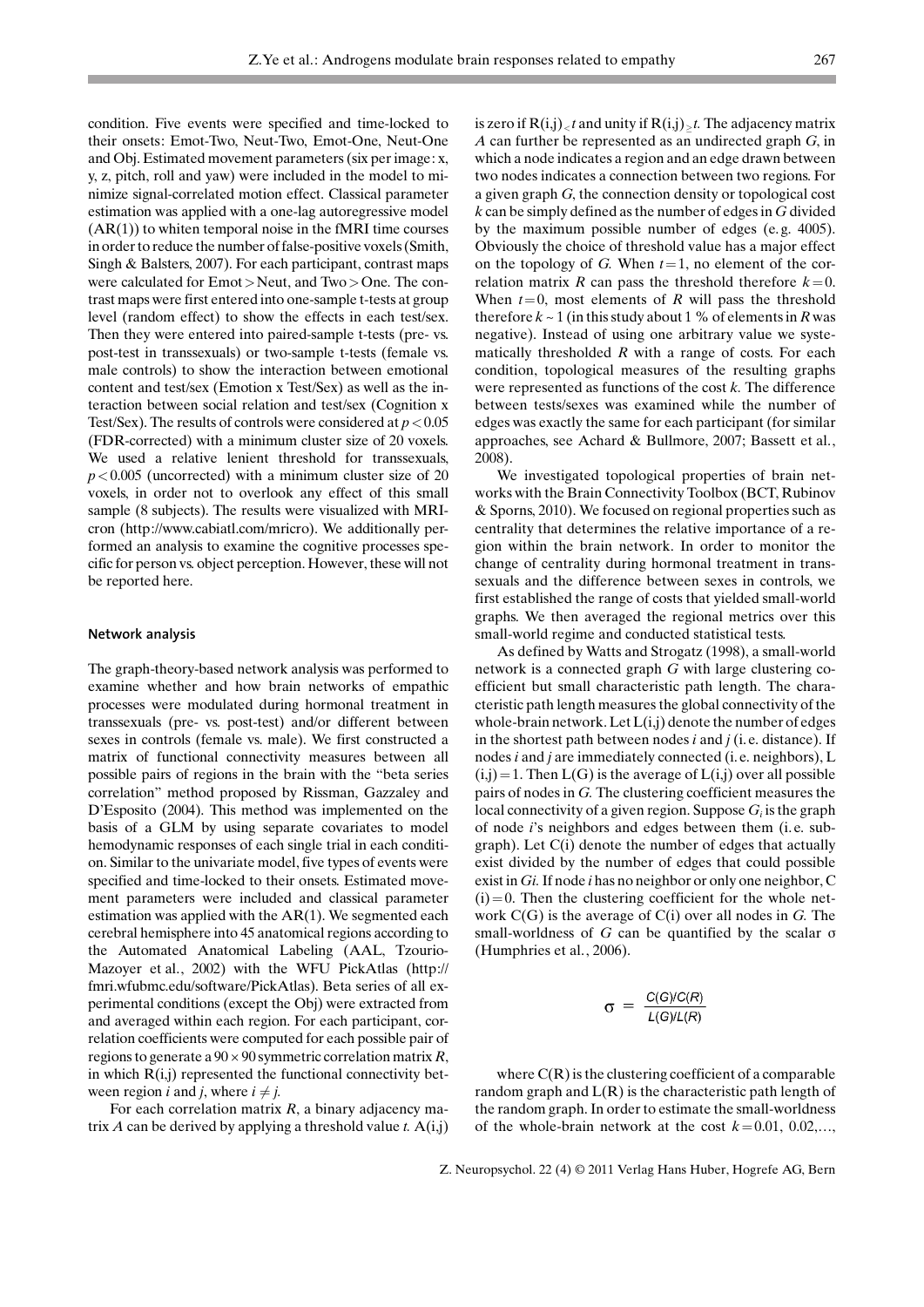0.99, we sampled 100 random graphs with the same number of nodes and edges at each cost.  $L(R)$  and  $C(R)$  were calculated for each random graph and averaged cross random graphs with the same cost. The upper limit of the smallworld regime was defined as the highest cost at which the minimum  $\sigma$  (among all participants) was larger than 1. When  $\sigma=1$ , the brain network is indistinguishable from a random graph. The lower limit of the small-world regime was defined as the lowest cost at which the minimum clustering coefficient (among all regions) was larger than zero.

There are four measures of centrality that are widely used in network analysis: degree centrality, betweenness centrality, closeness centrality and eigenvector centrality. Degree centrality is the number of edges of a given node. Nodes that have many neighbors show higher degrees. Betweenness centrality is the fraction of all shortest paths that contain a given node. Nodes that occur on many shortest paths between other nodes show higher betweenness. Closeness centrality is the reciprocal of the sum of distances between a given node and all other nodes. Nodes that have short distances to other nodes show higher closeness. Eigenvector centrality is like a recursive version of degree centrality. It starts by assigning centrality score of 1 to all nodes. It re-computes scores of each node as weighted sum of centralities of all neighbors of a given node. It normalizes the scores by dividing each value with the largest value. The last two steps are repeated until values stop changing. We used centrality measures to identify regional hubs of the network. A region was identified as hub, if its value for one of the four measures was at least 2 SDs greater than the mean across all regions in the network. We also used those measures to monitor the change of connectivity pattern of each region.

#### Results

#### Behavioral results and questionnaire data

Behavioral and questionnaire results of part of the controls have been reported in Krämer et al. (2010). Here we focus on the data of transsexuals. Transsexual participants performed equally well on the recognition test at the pre- and post-tests (90.8% vs. 88.9% correct, t  $(7) = -1.07$ , p = 0.32).

With respect to the Interpersonal Reactivity Index, at the pre-test, mean scores were  $25.6$  (SD = 4.6) on the Perspective Taking subscale, 23.8 (5.4) on the Fantasy subscale,  $26.8$  (SD = 2.7) on the Empathic Concern subscale, and 17.8 (4.2) on the Personal Distress subscale. At the post-test, mean scores were 25.8 (4.3) on the Perspective Taking subscale, 24.0 (5.6) on the Fantasy subscale, 25.4 (SD = 2.8) on the Empathic Concern subscale, and 16.6 (5.1) on the Personal Distress subscale. The IRI scores were not changed during hormonal treatment (paired-sample t tests:  $p_s$  > 0.20) or correlated with the fMRI effects of emotional content or social relation (see below).

We first performed the standard univariate analysis to examine whether and how brain activity in response to emotional content (Emot vs. Neut) and/or social relation (Two vs. One) was modulated during hormonal treatment in transsexuals (pre- vs. post-test) and/or different between sexes in controls (female vs. male). Figure 2 and Table 1 show the interaction between emotional content and test/sex (Emotion x Test/Sex) and the interaction between social relation and test/ sex (Cognition x Test/Sex). For Emot vs. Neut, the medial superior frontal gyrus (mSFG), left inferior frontal gyrus (LIFG) and posterior superior temporal sulcus (pSTS) showed greater activations at the pre-test in transsexuals and in female controls. In controls, the effect of emotional content over the mSFG and IFG in men was weaker than that in women, as revealed by the Emotion x Sex interaction. In transsexuals, the Emotion x Test interaction was observed in the pSTS, suggesting the effect was weaker at the post- than pre-test. The effect of emotional content over the mSFG (pretest: maximum t=7.46, cluster=705 voxels; post-test: maximum  $t = 5.21$ , cluster = 130 voxels) and LIFG (pre-test: maximum  $t=6.17$ , cluster=117 voxels; post-test: maximum  $t=5.77$ , cluster = 99 voxels) also decreased during hormonal treatment, but the difference between tests did not reach significance (Fig. 2 A). For Two vs. One, the pSTS showed greater activation at the pre-test in transsexuals and in female controls. In transsexuals, the effect of social relation over the pSTS decreased during hormonal treatment, as revealed by the Cognition x Test interaction. However, no comparable difference was obtained in controls (Fig. 2 B). To summarize, the chronic administration of androgenic hormones reduced the STS activity in response to emotional and social stimuli.

#### Brain networks

We then performed the graph theoretical analysis to examine whether and how brain networks of empathic processes were modulated during hormonal treatment in transsexuals (pre- vs. post-test) and/or different between sexes in controls (female vs. male). To conduct this network analysis, we first established the range of costs in which brain graphs exhibit typical small-world properties, i. e. a balance between local interregional interactions (high clustering coefficient) and long-distant projections (short characteristic path length). Figure S3 shows the smallworldness scalar  $\sigma$  and the minimum clustering coefficient at each cost. The upper limit of the small-world regime was defined by the highest cost at which the minimum  $\sigma$  was larger than 1 (transsexuals:  $k=0.26$ ; controls:  $k=0.23$ ). The lower limit of the small-world regime was defined by the lower cost at which the minimum clustering coefficient was larger than zero (transsexuals:  $k=0.12$ ; controls:  $k=0.05$ ). Thus, we defined the range  $0.12 \le k \le 0.23$  as the small-world regime of all participants. The subsequent analysis was carried out in this regime. Figure 3 A show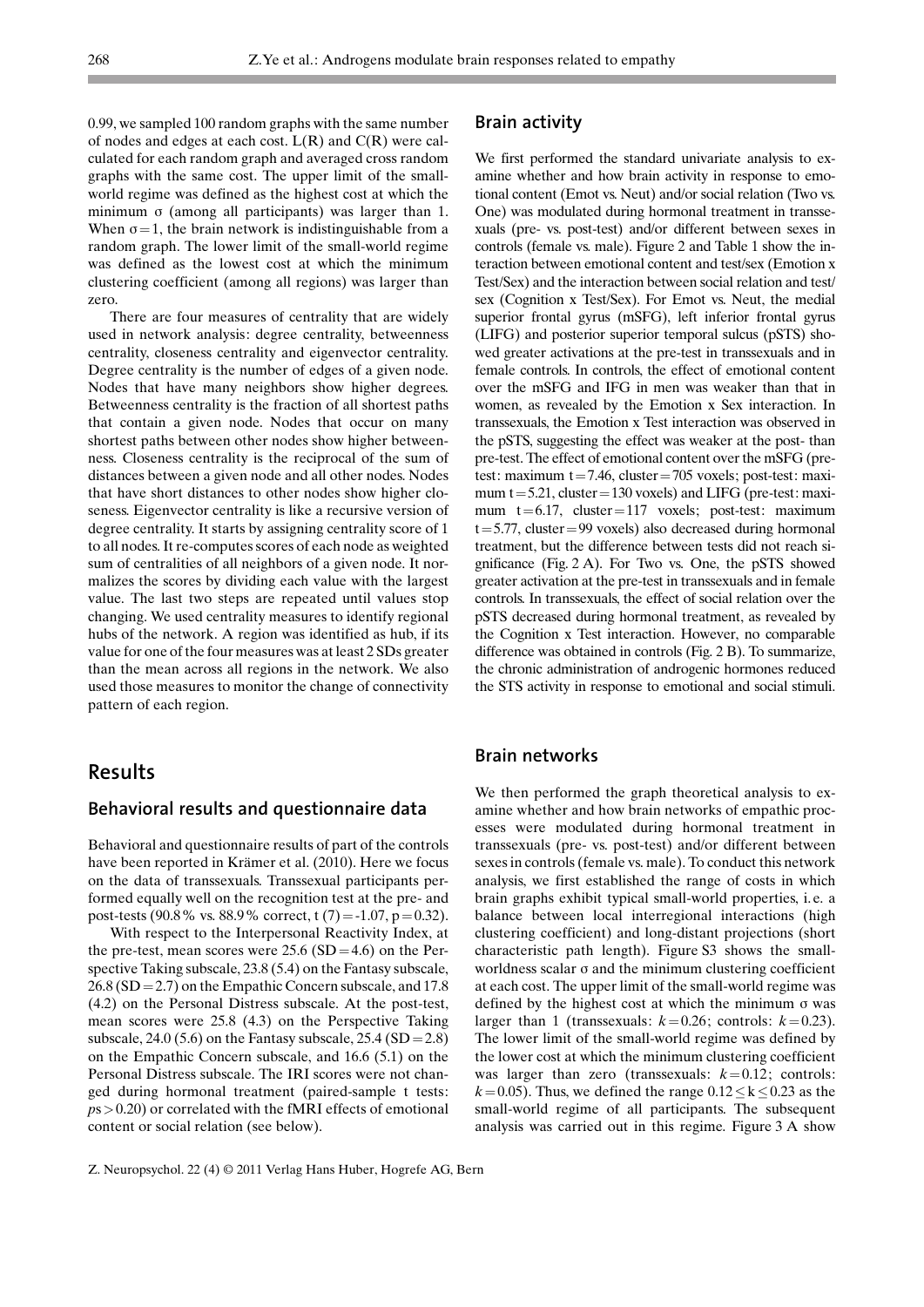

*Figure 2.* Brain activity in response to  $(A)$ emotional content and (B) social relation in female-to-male transsexuals (pre- vs. post-test) and in controls (female vs. male). mSFG, medial superior frontal gyrus; LIFG, left inferior frontal gyrus; pSTS, posterior superior temporal sulcus. Color scales indicate t values.

brain graphs averaged in this small-world regime for transsexuals at the pre- and post-tests as well as for female and male controls. Each circle indicates a region located in the MNI space. Each edge indicates a connection between a pair of regions. The size of a particular circle corresponds to the number of connections that the corresponding region has.

For each brain graph, hubs were identified as regions that had centrality values at least 2SD greater than the mean across all 90 regions. Table 2 shows regional hubs and their numbers of SDs away from the mean. Here we focused on hubs identified by degree and betweenness centrality because neither closeness nor eigenvector centrality successfully identified any hub. Regions such as the bilateral middle cingulate cortex (MCC, left: 6 out of 8; right: 4 out of 8), left middle temporal gyrus (MTG, 7 out of 8) and right superior temporal gyrus (STG, 4 out of 8) were identified as hubs in both transsexuals and controls. We additionally identified hubs for transsexuals and controls in separate small-world regimes (transsexuals:  $0.12 \le k$  $\leq$  0.26; controls: 0.05  $\leq$  k  $\leq$  0.23). The results were essentially the same (see Tab. S3).

The centrality of regional hubs did not significantly change from pre- to post-test in transsexuals or differ between sexes in controls (see Fig. 2 B; see Tab. S4 for details). On the other hand, there were regional non-hubs of which centrality significantly changed during hormonal treatment in transsexuals and/or differed between female and male controls (corrected with bootstrap resampling 1000 time; see Tab. 3 and Fig. 3 B). Among these regions, four showed similar patterns in transsexuals and controls. The left inferior frontal gyrus (LIFG) and left medial superior frontal gyrus (LmSFG) showed larger centrality, while the left amygdala (LAmy) and left hippocampus (LHC) showed smaller centrality for pre- vs. post-test and for females vs. males.

As degree centrality specifically measures the number of connections a region has, the change of degree implies that the region gains or loses connections with other regions. To find out which connections a particular region gained or lost during hormonal treatment, we computed the mean brain graph in the small-world regime for each participant. The mean brain graph represented the strength of connectivity between regions. If region  $i$  and  $j$  had been connected since the lowest cost, the connectivity between them is 1. If region i and j were not connected even at the highest cost, the connectivity between them is 0. We selected four regions-of-interest (ROIs), LIFG, LmSFG, LAmy and LHC, to examine how connectivity between frontal/limbic regions and other regions changed during hormonal treatment in transsexuals and/or differed between female and male controls. We additionally tested the left putamen (LPut) since the striatum usually plays an important role in circuits connecting cortical and subcortical areas. Figure  $3 \text{ C}$  and Table  $4-5$  show connections which were strengthened or weakened in transsexuals and controls. The common pattern was plotted separately. The connections of LIFG-left insula (LIns), LIFG-right precentral cortex (RPreC), LmSFG-left inferior temporal gyrus (LIT) and LPut-LSMA were stronger for pre- than post-test and for women than men. By contrast, the connections of LAmy-RAmy, LAmy-RPHC and LHC-RAmy were stronger for post- than pre-test and for men than women. In other words, women and transsexuals before hormonal treatment showed stronger connectivity among frontal, temporal and striatal structures, while men and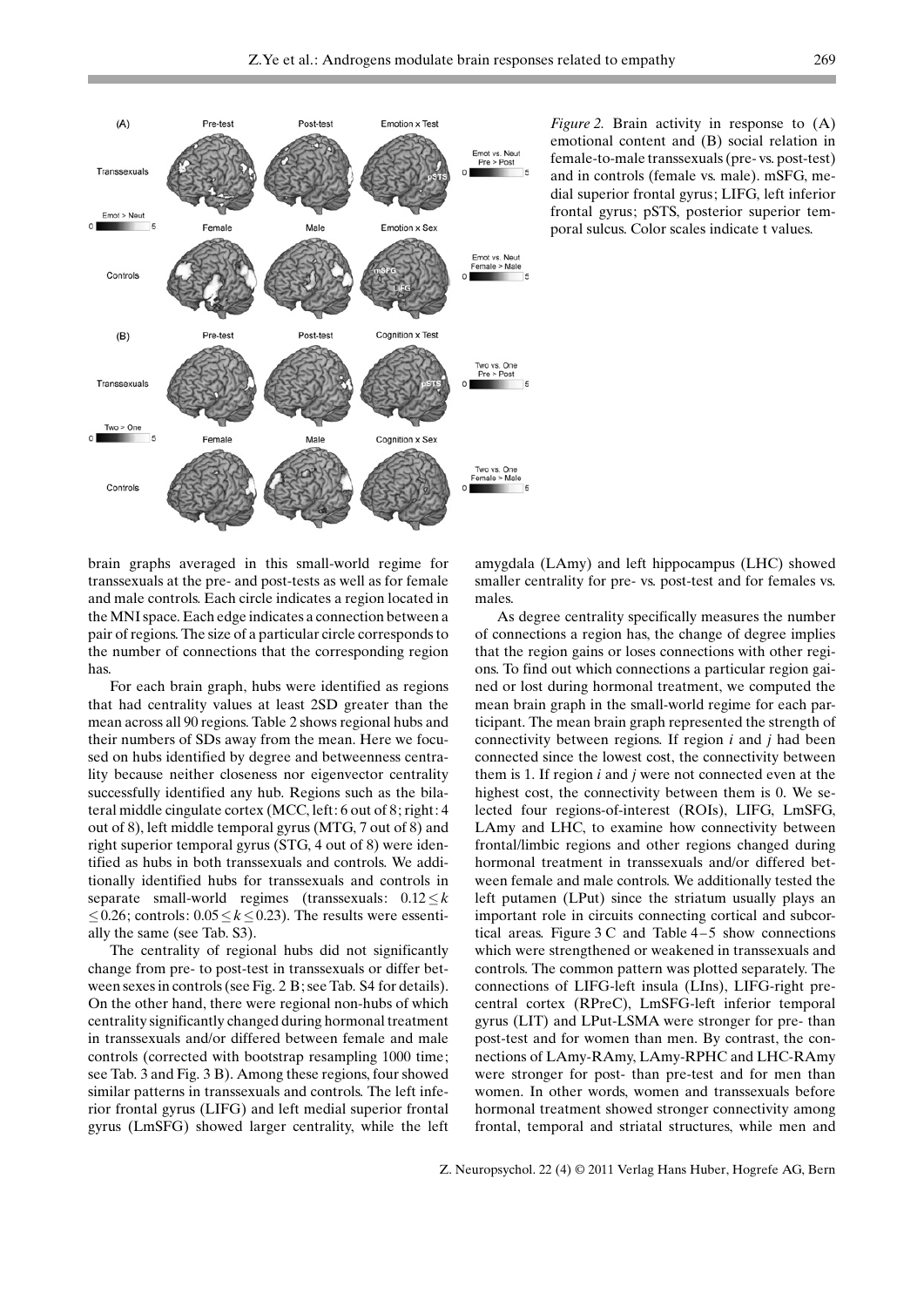Table 1

| Interaction between Emotion/Cognition and Test/Sex in brain activity |  |  |
|----------------------------------------------------------------------|--|--|
|                                                                      |  |  |

| Region                               | <b>BA</b> | $\rm H$           | $\mathbf x$ | y                                                 | $\mathbf{Z}% ^{T}=\mathbf{Z}^{T}\times\mathbf{Z}^{T}$ | $\boldsymbol{t}$ | Number of voxels |
|--------------------------------------|-----------|-------------------|-------------|---------------------------------------------------|-------------------------------------------------------|------------------|------------------|
|                                      |           |                   |             | Transsexuals: Emot vs. Neut in pre- vs. post-test |                                                       |                  |                  |
| Superior temporal sulcus (posterior) | 40/22     | L                 | $-56$       | $-48$                                             | 34                                                    | 6.37             | 207              |
| Superior temporal sulcus (middle)    | 22        | L                 | $-52$       | $-26$                                             | $\sqrt{2}$                                            | 4.84             | 23               |
| Superior temporal sulcus (anterior)  | 20        | L                 | $-54$       | $-8$                                              | $-14$                                                 | 5.40             | 27               |
| Middle frontal gyrus                 | 9         | ${\bf R}$         | 22          | 26                                                | 40                                                    | 9.99             | 28               |
| Inferior parietal lobule             | 40        | $\mathbb{R}$      | 54          | $-42$                                             | 40                                                    | 5.08             | 126              |
| Precuneus                            |           | ${\bf R}$         | 14          | $-54$                                             | 38                                                    | 4.22             | $21\,$           |
|                                      |           |                   |             | Controls: Emot vs. Neut in females vs. males      |                                                       |                  |                  |
| Medial superior frontal gyrus        | 10        | L<br>$\mathbb{R}$ | $-16$<br>18 | 60<br>56                                          | 18<br>38                                              | 3.20<br>3.10     | 67<br>42         |
| Inferior frontal gyrus               | 47        | L                 | $-50$       | 38                                                | $-10$                                                 | 3.50             | 32               |
|                                      | 44        | $\mathbb R$       | 60          | 16                                                | 6                                                     | 3.69             | 45               |
| Precentral cortex                    | 6         | R                 | 60          | $-4$                                              | 44                                                    | 3.60             | 39               |
| Superior temporal pole               | 38        | L<br>R            | $-38$<br>42 | 24<br>22                                          | $-22$<br>$-24$                                        | 3.21<br>3.26     | 72<br>125        |
| Middle occipital cortex              | 18/19     | L<br>$\mathbb{R}$ | $-32$<br>34 | $-96$<br>$-94$                                    | 10<br>10                                              | 4.55<br>4.40     | 687<br>632       |
| Lingual gyrus                        | 17<br>19  | L<br>$\mathbb{R}$ | $-4$<br>14  | $-64$<br>$-52$                                    | 6<br>$-8$                                             | 2.94<br>3.04     | 21<br>54         |
| Putamen                              |           | $\mathbb R$       | 24          | $\boldsymbol{0}$                                  | 12                                                    | 3.30             | 25               |
|                                      |           |                   |             | Transsexuals: Two vs. One in pre- vs. post-test   |                                                       |                  |                  |
| Superior temporal sulcus (posterior) | 39        | L                 | $-58$       | $-64$                                             | 28                                                    | 7.29             | 59               |
| Superior temporal sulcus (middle)    | 22/21     | L                 | $-66$       | $-42$                                             | 8                                                     | 6.41             | 125              |
| Superior frontal gyrus               | 9         | $\mathbb{R}$      | 22          | 32                                                | 48                                                    | 5.12             | 45               |
| Middle frontal gyrus                 | 8         | R                 | 30          | 22                                                | 48                                                    | 5.39             | 133              |
|                                      |           |                   |             | Controls: Two vs. One in females vs. males        |                                                       |                  |                  |
| Inferior frontal gyrus               | 45        | $\mathbf L$       | $-40$       | 36                                                | $\,$ 8 $\,$                                           | 3.54             | 144              |
| Postcentral cortex                   | 43        | L                 | $-64$       | $-12$                                             | 20                                                    | 3.54             | 23               |
| Superior temporal pole               | 38        | L                 | -56         | 6                                                 | $\mathbf{0}$                                          | 2.98             | 32               |
| Cuneus                               | 18        | L                 | $-4$        | $-88$                                             | 28                                                    | 3.56             | 81               |
| Putamen                              |           | L                 | $-28$       | 8                                                 | 12                                                    | 3.45             | 49               |

BA, Brodmann Area; H, hemisphere; coordinates in MNI; t, statistic values of peaks; L, left; R, right.

transsexuals after hormonal treatment showed stronger connectivity within the limbic system. Interestingly, the LPut connectivity with the bilateral amygdala was stronger for men than women but not for transsexuals after than before hormonal treatment. This explains why the LPut showed a significant decrease of degree centrality in transsexuals but not in controls.

## **Discussion**

In this study we examined how androgens given to femaleto-male transsexuals modulate the empathy processing. We first examined the influence of hormone therapy on brain responses to stimuli varying in their emotional content and in their content of social relations. Consistent with Krämer et al. (2010), we observed increased activations in the medial superior frontal gyrus (mSFG), left inferior frontal gyrus (LIFG) and posterior superior temporal sulcus (pSTS) for emotionally negative compared to emotionally

п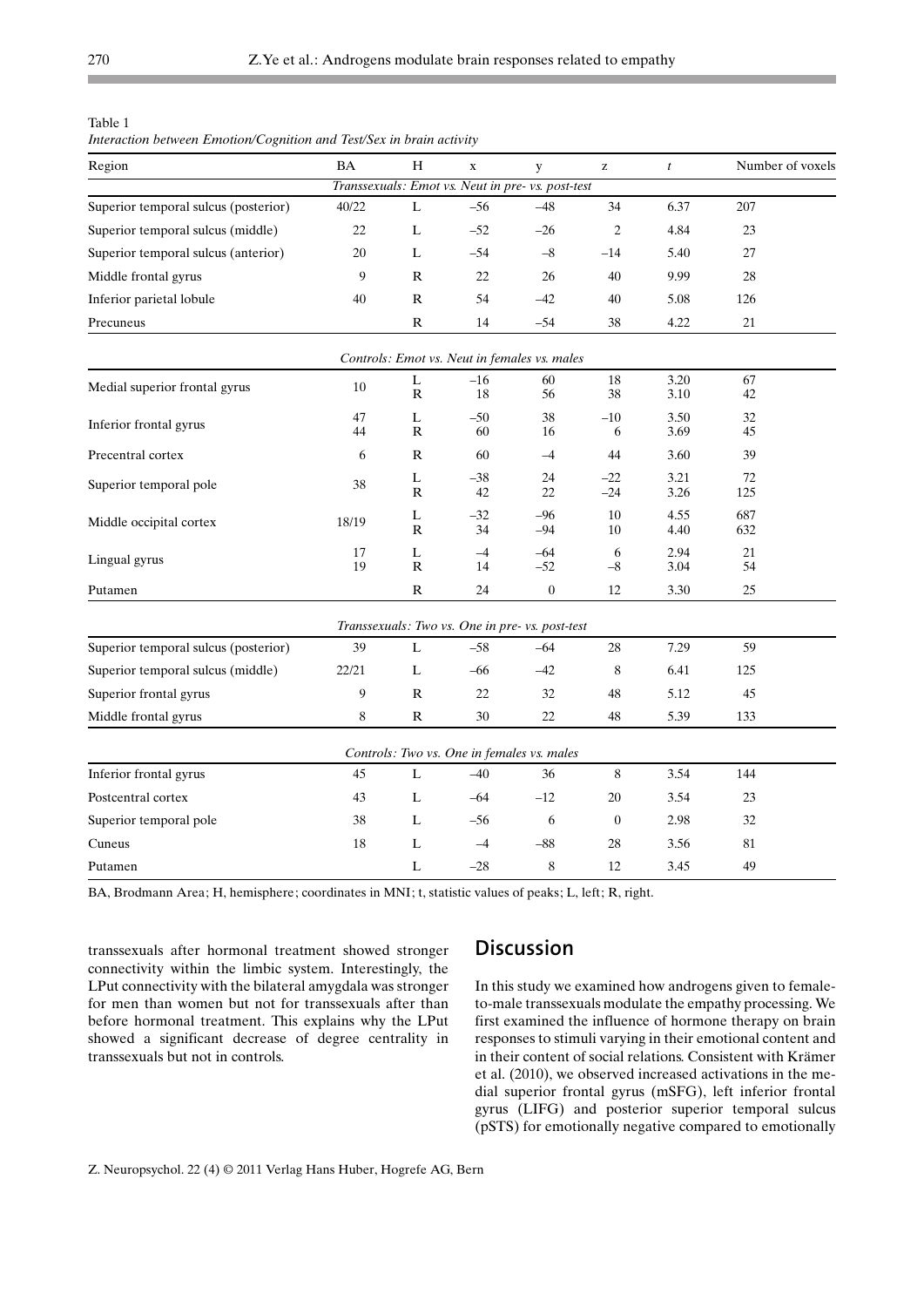

Figure 3. (A) Brain graphs averaged in the small-world regime for transsexuals at the pre- and post-tests as well as for female and male controls. Each circle indicates a region located in the MNI space. Each edge indicates a connection between a pair of regions. The larger a circle is more connections the corresponding region has. (B) Values of degree centrality of regional hubs and non-hubs. Red asterisks indicate significant changes,  $p < 0.05$ . L, left; R, right; MC, middle cingulate cortex; MT, middle temporal gyrus; ST, superior temporal gyrus; IF, inferior frontal gyrus; mSF, medial superior frontal gyrus; Put, putamen; Amy, amygdala; HC, hippocampus. (C) Connections significantly strengthened (green circles and solid lines) or weakened (yellow circles and dashed line) in transsexuals, controls or both. L, left; R, right; A, anterior; P, posterior; B, bottom; T, top; SMA, supplementary motor area; PreC, precentral cortex; Ins, insula; IT, inferior temporal gyrus; PHC, parahippocampus.

neutral pictures, and increased pSTS activation for pictures portraying two persons in social relations relative to single persons in transsexuals before hormonal treatment. Chronic hormonal treatment reduced the pSTS response to both emotional and social cognitive aspects of the stimuli. However, this pattern was not consistent with the sex differences observed in controls, which were mainly located in the prefrontal cortex including the mSFG and LIFG. Unlike Krämer et al. (2010) we did not obtain a correlation between brain activity and IRI subscales in transsexuals, which may be due to the small sample size.

Then we examined how the organization of the brain network supporting empathic processes was modulated and found common patterns in transsexuals and controls. On the one hand, the bilateral middle cingulate cortex, left middle temporal gyrus and right superior temporal gyrus functioned as regional hubs in both transsexuals and controls. The centrality (relative importance) of these regions did not change during hormone therapy or differ between sexes. Note that, regions along the STS but not the STS itself are labeled in the AAL. The presence of the middle and superior temporal gyri as hubs may actually reflect the crucial role of STS in empathic processes. On the other hand, the connections among frontal, striatal and limbic systems were altered as the androgen level increased. To be specific, the connectivity within the frontal lobe (e. g. between the LIFG and left insular cortex), the connectivity between frontal and temporal lobes (e. g. between the left mSFG and left inferior temporal gyrus), and the connectivity between frontal and striatal structures (e. g. between the left supplementary motor area and left putamen) were stronger in transsexuals before than after hormonal treat-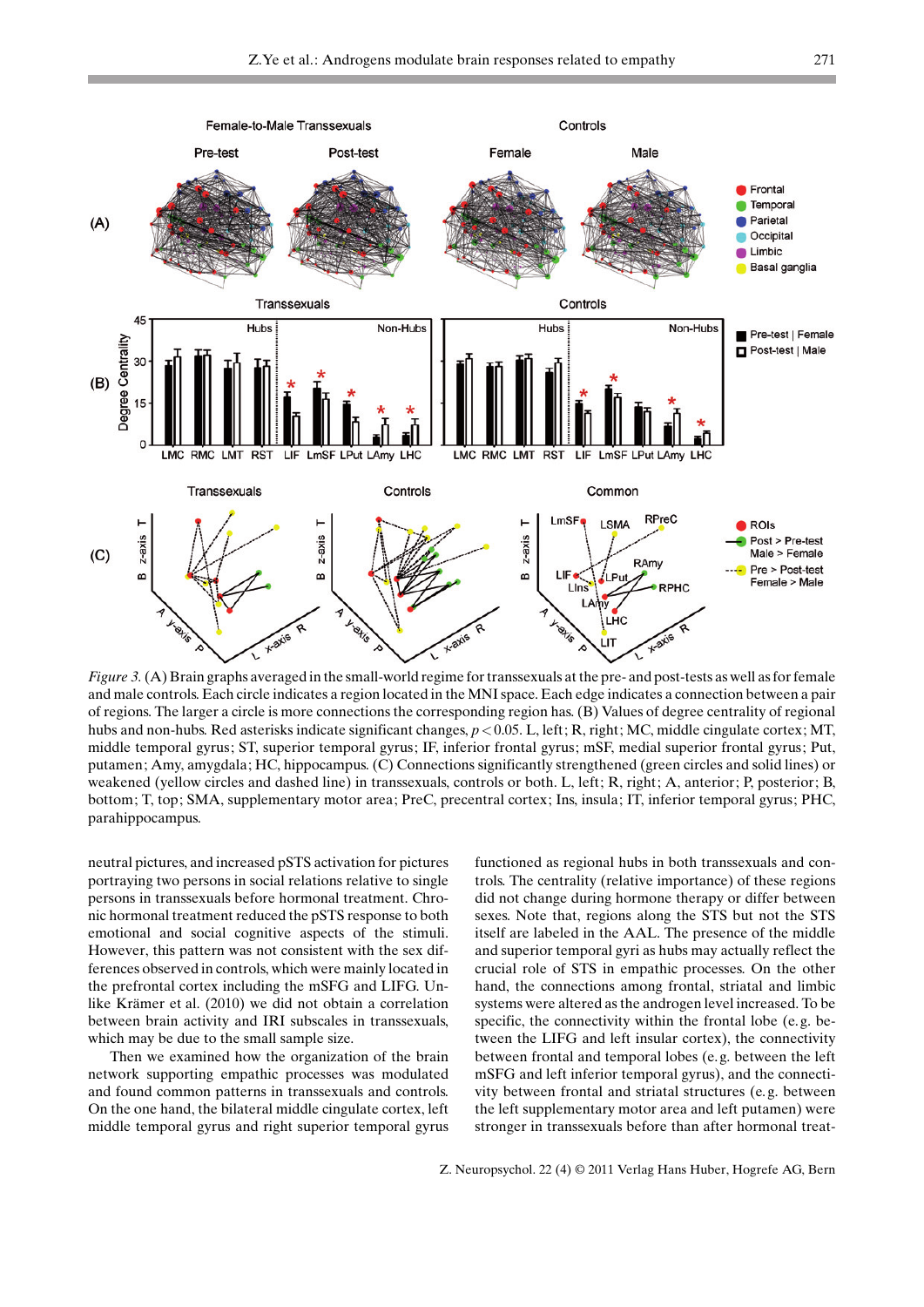| $\overline{\phantom{a}}$<br>ັ |                   |                   |              |              |      |                               |              |              |      |  |
|-------------------------------|-------------------|-------------------|--------------|--------------|------|-------------------------------|--------------|--------------|------|--|
|                               |                   | Degree Centrality |              |              |      | <b>Betweenness Centrality</b> |              |              |      |  |
| Region                        | H                 | Pre               | Post         | Female       | Male | Pre                           | Post         | Female       | Male |  |
| MCC                           | L<br>$\mathbb{R}$ | 2.43              | 2.44<br>2.52 |              | 2.39 | 2.10<br>3.27                  | 2.35<br>2.59 | 2.00         | 2.87 |  |
| <b>STG</b>                    | ${\bf R}$         |                   |              |              | 2.16 | 2.03                          | 2.11         |              | 2.32 |  |
| <b>MTG</b>                    | L<br>$\mathbb{R}$ |                   | 2.11         | 2.10<br>2.07 | 2.40 | 2.11                          | 3.98         | 3.05<br>2.46 | 3.07 |  |
| <b>SFG</b>                    | $\mathbb{R}$      |                   |              |              |      |                               |              | 2.18         |      |  |
| <b>ITG</b>                    | $\mathbb{R}$      |                   |              |              |      |                               |              | 2.14         |      |  |
| <b>STP</b>                    | L                 |                   |              |              |      |                               | 2.61         |              |      |  |
| <b>SMA</b>                    | L                 |                   | 2.12         |              |      |                               |              |              |      |  |
| Precuneus                     | ${\bf R}$         |                   |              |              |      | 2.14                          |              |              |      |  |
| Thalamus                      | L                 |                   |              |              |      | 2.27                          |              |              |      |  |

Table 2 Regional hubs in the small-world regime for transsexuals and controls

Regional hubs were identified in the range  $0.12 \le k \le 0.23$  for both transsexuals and controls. Values indicate the numbers of SDs away from the mean across all 90 regions. H, hemisphere; L, left; R, right; MCC, middle cingulate cortex; STG, superior temporal gyrus; MTG, middle temporal gyrus; SFG, superior frontal gyrus; ITG, inferior temporal gyrus; STP, superior temporal pole; SMA, supplementary motor area.

Table 3 Regional non-hubs showing significant changes in centrality.

|            |                              |                     | Degree Centrality    |              | <b>Betweenness Centrality</b> |
|------------|------------------------------|---------------------|----------------------|--------------|-------------------------------|
| Region     | H                            | Pre vs. Post        | Female vs. Male      | Pre vs. Post | Female vs. Male               |
| <b>IFG</b> | L<br>$\mathbf R$             | $-3.08**$           | $-2.79**$            | $-2.86**$    | $2.66**$                      |
| mSFG       | L<br>$\mathbf R$             | $-2.38*$<br>$-1.85$ | $-1.76*$             |              | $-2.52**$                     |
| Precentral | L                            |                     | $-2.91**$            |              |                               |
| <b>IPL</b> | L                            |                     | $-2.40*$             |              |                               |
| Putamen    | L                            | $-3.17**$           |                      |              | $-2.64*$                      |
| Calcarine  | L                            | $2.38*$             |                      |              |                               |
| Lingual    | L                            | 1.96*               |                      |              |                               |
| Amygdala   | $\rm _R^L$                   | 1.77                | $-2.29*$<br>$2.76**$ | 1.79         |                               |
| HC.        | L                            | 1.76                | $2.09*$              |              |                               |
| PHC        | L<br>$\overline{\mathsf{R}}$ |                     | $4.65**$<br>$5.03**$ |              | 1.99*                         |

Values indicate statistical values of the paired-sample t-test in transsexuals or the two-sample t test in controls (corrected with bootstrap resampling 1000 times). Negative values: pre-test > post-test, or female > male; positive values: post-test > pre-test, or male > female. Asterisks indicate significances: ,  $p < 0.08$ ; \*,  $p < 0.05$ ; \*\*,  $p < 0.01$ . H, hemisphere; L, left; R, right; IFG, inferior frontal gyrus; mSFG, medial superior frontal gyrus; IPL, inferior parietal lobule; HC, hippocampus; PHC, parahippocampus.

ment, as well as in female than male controls. By contrary, the connectivity within the limbic system (e. g. between the amygdala, hippocampus and parahippocampus) was stronger in transsexuals after than before hormonal treatment, and in male than female controls. Therefore we suggest that long-distant projections connecting the frontal cortex, temporal lobe and striatum may be more important when the androgen level is relatively low (i. e. in the range of normal women), whereas limbic circuits may be more crucial when the androgen level is relatively high (i. e. in the range normal men). This hypothesis needs to be tested in further studies.

Frontal and temporal structures such as the mSFG, IFG and STS have been linked to empathic processes (Schulte-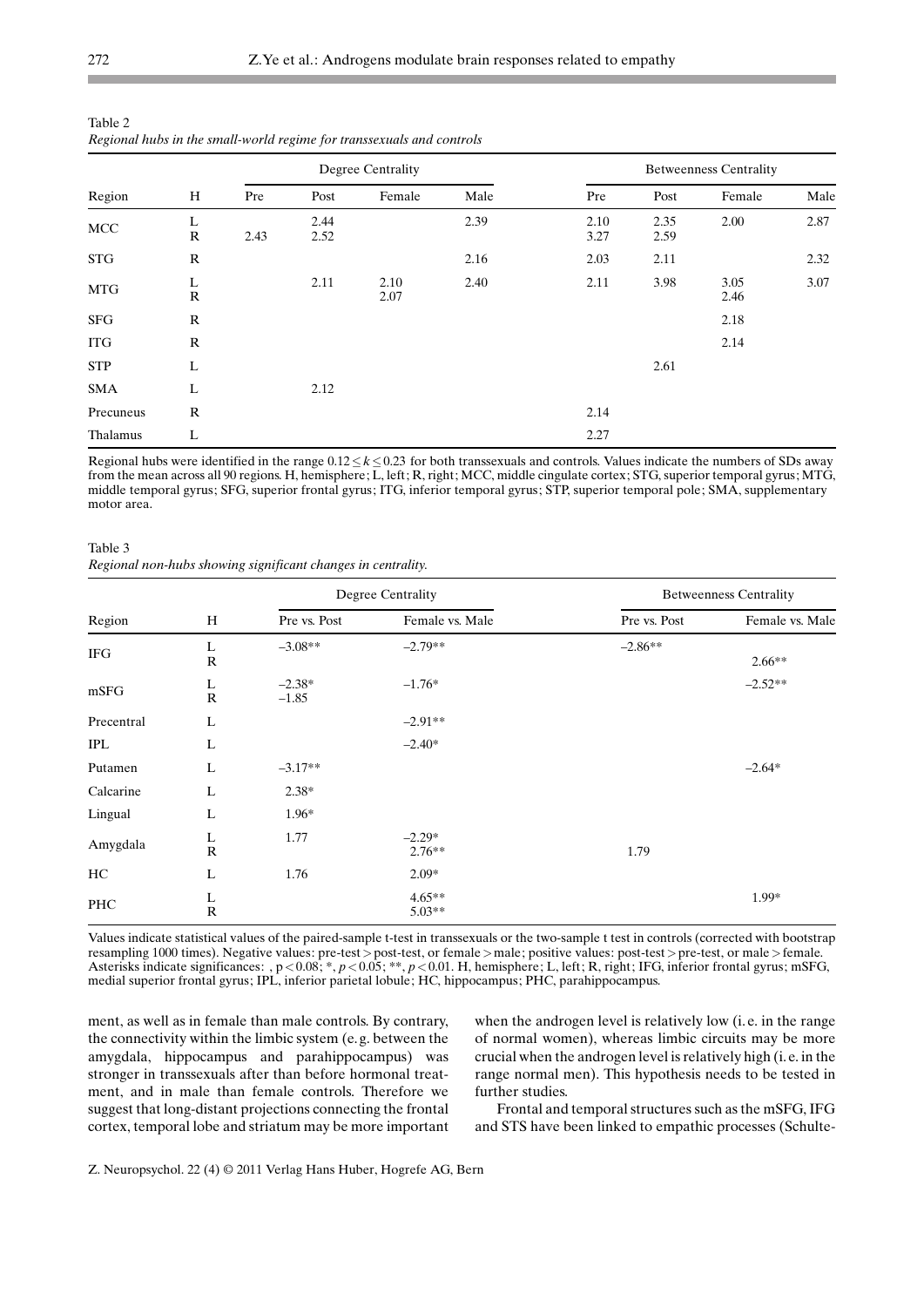|                |                   | ັ້              |                 |              |                 |              |                     |  |
|----------------|-------------------|-----------------|-----------------|--------------|-----------------|--------------|---------------------|--|
|                |                   | L IFGoper       |                 |              | L mSFG          | L Putamen    |                     |  |
| Region         | H                 | Pre vs. Post    | Female vs. Male | Pre vs. Post | Female vs. Male | Pre vs. Post | Female vs. Male     |  |
| ${\rm SFG}$    | L<br>$\mathbf R$  | $-2.15$         | $-2.55*$        |              | $-2.54*$        |              |                     |  |
| <b>SMA</b>     | $\rm _R^L$        |                 |                 |              |                 | $-2.40*$     | $-1.90$<br>$-2.39*$ |  |
| PreC           | $\mathbb{R}$      | $-3.85**$       | $-1.95$         |              |                 |              | $-2.27*$            |  |
| LIns           | L                 | $-2.95*$        | $-2.01*$        |              | $-2.01*$        | $-2.72*$     |                     |  |
| <b>IFGoper</b> | L                 | $\qquad \qquad$ |                 |              |                 | $-2.79*$     |                     |  |
| IFGorb         | $\frac{L}{R}$     |                 | $-2.08*$        | $-2.46*$     | $-2.08*$        |              | $-2.13*$            |  |
| <b>ITG</b>     | L                 |                 | $-2.35*$        | $-3.26*$     | $-2.35*$        |              |                     |  |
| <b>SMG</b>     | $\rm \frac{L}{R}$ | $-2.78*$        |                 |              |                 | $-2.58*$     | $-2.07*$            |  |
| Putamen        | L                 | $-2.79*$        |                 |              |                 |              | -                   |  |

| Table 4                                                                     |  |  |  |
|-----------------------------------------------------------------------------|--|--|--|
| Weakened interactions among frontal regions, striatum and other brain areas |  |  |  |

Values indicate statistical values of the paired-sample t-test in transsexuals or the two-sample t test in controls. Negative values: pretest > post-test, or female > male; positive values: post-test > pre-test, or male > female. Asterisks indicate significances: ,  $p < 0.08$ ;  $\overline{\ }$ ,  $p < 0.05$ ; \*\*,  $p < 0.01$ . L, left; R, right; IFG, inferior frontal gyrus (oper, pars opercularis; orb, pars orbitalis); mSFG, medial superior frontal gyrus; SMA, supplementary motor area; PreC, precentral cortex; Ins, insula; ITG, inferior temporal gyrus; SMG, supramarginal gyrus; MCC, middle cingulate cortex.

Table 5 Strengthened interactions among limbic regions, striatum and other brain areas

|            |                   | L Amygdala   |                     |                    | L HC                | L Putamen    |                     |  |
|------------|-------------------|--------------|---------------------|--------------------|---------------------|--------------|---------------------|--|
| Region     | H                 | Pre vs. Post | Female vs. Male     | Pre vs. Post       | Female vs. Male     | Pre vs. Post | Female vs. Male     |  |
| Putamen    | ┺<br>$\mathbb{R}$ |              | $2.09*$<br>$2.71**$ |                    |                     | -            | $2.02*$             |  |
| <b>MCC</b> | L<br>$\mathbb{R}$ |              | $3.17**$<br>$2.11*$ |                    |                     |              | $-2.05*$            |  |
| Amygdala   | L<br>$\mathbb{R}$ | $2.54*$      | $3.19**$            | $3.03*$<br>$3.00*$ | $2.92**$            |              | $2.09*$<br>$2.96**$ |  |
| НC         | L<br>$\mathbb{R}$ | $3.03*$      |                     |                    | -<br>$3.02**$       |              |                     |  |
| PHC        | ┺<br>$\mathbb{R}$ | $2.39*$      | $2.55*$             |                    | $2.11*$<br>$2.85**$ |              |                     |  |

Values indicate statistical values of the paired-sample t-test in transsexuals or the two-sample t test in controls. Negative values: pretest > post-test, or female > male; positive values: post-test > pre-test, or male > female. Asterisks indicate significances: , p<0.08; \*,  $p < 0.05$ ; \*\*,  $p < 0.01$ . L, left; R, right; MCC, middle cingulate cortex; HC, hippocampus; PHC, parahippocampus.

Rüther, Markowitsch, Fink & Piefke, 2007; Shamay-Tsoory, Aharon-Peretz & Perry, 2009) or emotional processing in a more general sense (Phan, Wager, Taylor & Liberzon, 2002). In a recent fMRI study, Schulte-Rüther and colleagues (2008) examined sex differences in the emotional component of empathy processing by using faces with angry or fearful expressions. They asked participants to evaluate the emotional state of a particular face (othertask), to indicate their own emotional responses to that face (self-task, empathy task), or to indicate the gender and age of the face (baseline). Both, women and men showed increased activations in the mSFG, bilateral IFG and bilateral STS in self- and other-tasks relative to baseline. However, only the STS and right IFG showed sex differences in the self-task, with women showing greater activations than men in the right STS and right IFG and men showing greater activations in the left STS. Consistent with these findings, we found that the IFG activity is different between sexes and the STS activity is influenced by androgen levels. The current results further suggest that the STS activity sensitive to social relation is also reduced as a result of androgen treatment. To the extent to which the degree of activation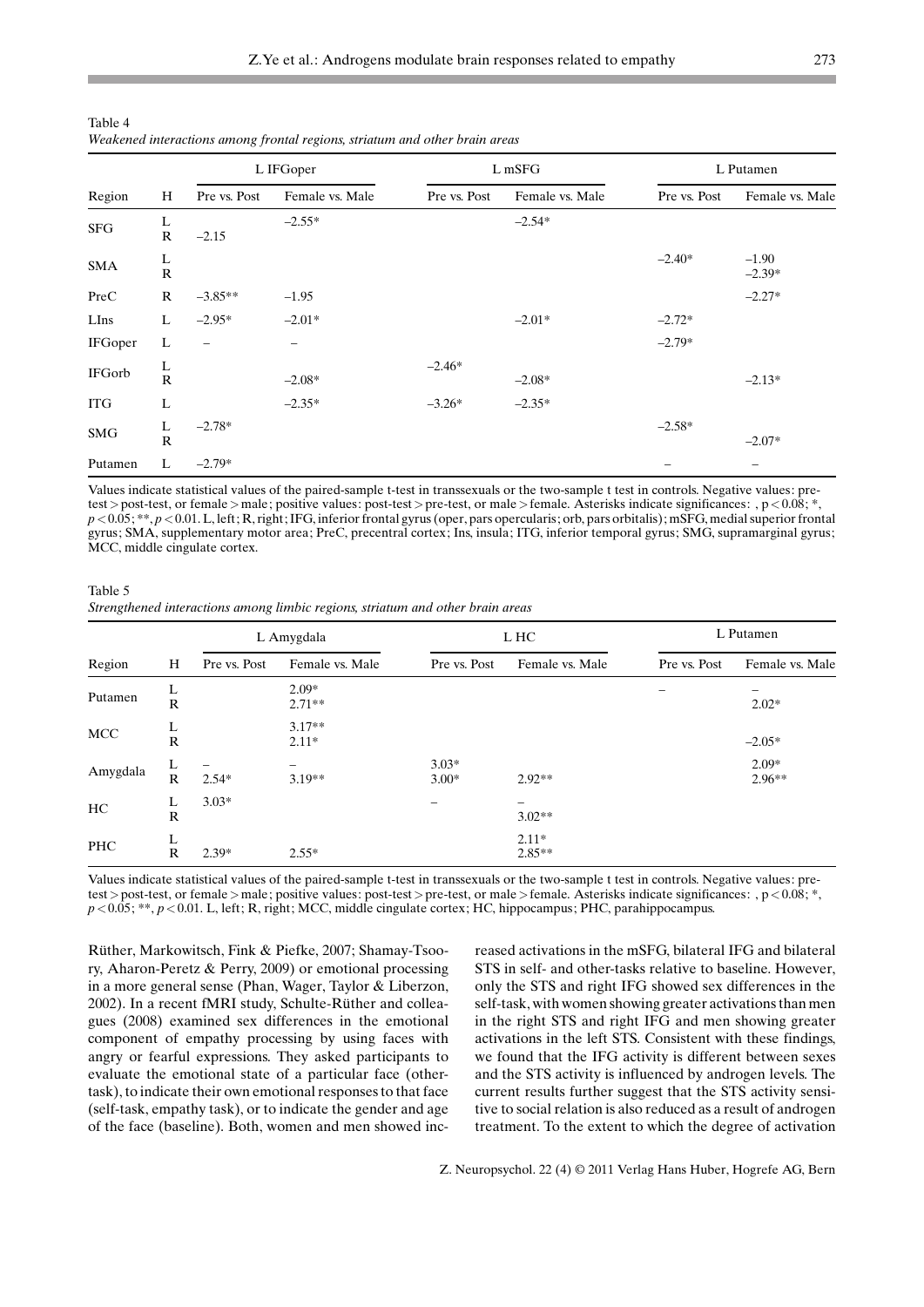of the pSTS reflects the person's involvement in the task, this implies that an increased androgen level results in less engagement in the analysis of social relations between two persons.

It is worth noting that neither the mSFG, nor the LIFG or pSTS can be regarded to be specific to empathy processing. They rather reflect processes related to mentalizing in a more general sense. Mentalizing refers to the understanding of others' intentions, beliefs and feelings, in distinction to one's own beliefs and feelings. Increased activations of the mSFG and pSTS have consistently been observed when participants make inferences about others' mental states (Castelli, Happé, Frith & Frith, 2000; den Ouden, Frith, Frith, & Blakemore, 2005; Fletcher et al., 1995; Gallagher et al., 2000; Gobbini, Koralek, Bryan, Montgomery & Haxby, 2007; Hynes et al., 2006; Peelen, Atkinson & Vuilleumier, 2010; Völlm et al., 2006; von dem Hagen et al., 2009; Zaki, Weber, Bolger & Ochsner, 2009) or monitor their own mental states (Gusnard, Akbudak, Shulman & Raichle, 2001) which could be emotional or not. Their co-activation has also been found in a range of situations in which mentalizing is likely to be involved, such as understanding metaphors (Bottini et al., 1994) and ironic expressions (Shibata, Toyomura, Itoh & Abe, 2010; Uchiyama et al., 2006), evaluating the emotional content of spoken and written languages (Beaucousin et al., 2007; Takahashi et al., 2004), looking into the eyes of others (Calder et al., 2002; Kuzmanovic et al., 2009), adopting the visual perspective of a third person (Dumontheil, Küster, Apperly & Blakemore, 2010), observing a pretend play (e. g. a person played a tennis racket as a banjo; Whitehead, Marchant, Craik & Frith, 2009) or being involved in a gamble in which gain or loss of one participant is determined by the behavior of another (Fukui et al., 2006). Gallagher and Frith (2003) proposed that the mSFG supports cognitive processes specific to the attribution of mental states, such as the ability to decouple one's mental state from reality (Gallagher & Frith, 2003). This hypothesis has been criticized by others who suggested that the mSFG rather supports domain-general processes such as the initiation and maintenance of non-automatic cognitive processes (Ferstl & von Cramon, 2002; Zysset, Huber, Ferstl & von Cramon, 2002). The later hypothesis is consistent with findings of executive control studies in which the dorsal mSFG is assumed to be crucial for maintaining internal goals, monitoring conflicts and adjusting cognitive processes in sensory, memory and motor systems (Botvinick, Braver, Barch, Carter & Cohen, 2001; Botvinick, Nystrom, Fissell, Carter & Cohen, 1999; Dosenbach et al., 2007, 2006). With respect to the pSTS, it has been suggested that this area is responsible for integrating information from the dorsal and ventral visual streams which is a necessary prerequisite for the understanding of others' intentions but not the core process of mentalization (Allison, Puce & McCarthy, 2000; Gallagher & Frith, 2003). Such a hypothesis is consistent with recent findings that the STS plays an important role in auditory-visual integration (Chandrasekaran & Ghazanfar, 2009; Noesselt et al., 2007; Taylor, Moss, Stamatakis & Tyler, 2006). In addition, the LIFG (Broca's area) is usually assumed to support the controlled semantic retrieval and lexical selection during word comprehension and production (Badre & Wagner, 2007; Mestres-Missé, Càmara, Rodriguez-Fornells, Rotte & Münte, 2008; Thompson-Schill, D'Esposito, Aquirre & Farah, 1997; Ye, Mestres-Missé, Rodriguez-Fornells & Münte, 2011), syntactic processes during sentence comprehension (Caplan, 2001; Friederici, 2011) or unification across different linguistic levels during language processing (Hagoort, 2005).

The absence of amygdala activity for emotionally negative vs. neutral pictures in the current study was somewhat unexpected as previous observations found greater amygdala activation when participants imitated others' facial expressions (empathy task; see Carr, Iacoboni, Dubeaut, Mazziotta & Lenzi, 2003) and when people inferred others' emotional states [mentalizing task; see Schnell, Bluschke, Konradt & Walter, 2011). Existing findings regarding sex differences in the amygdala are neither consistent nor well understood. Some neuroimaging studies reported increased amygdala in women compared to men (Derntl et al., 2010; Klein et al., 2003), while others reported the left amygdala to be equally responsive in men and women whereas right amygdala activity was only observed in women (Proverbio et al., 2009). A consideration of neuroanatomical differences reveals yet another pattern. The grey matter density/volume of the left amygdala has consistently been observed to be larger in adolescent and adult males than females (Goldstein et al., 2001; Neufang et al., 2009; Peper et al., 2009). Moreover, the volume of the left amygdala was positively correlated with an individual's testosterone level during brain development, regardless of sex (see Lenroot & Giedd, 2009, for a review; Neufang et al., 2009). The current findings further suggest that the functional connectivity pattern of the left amygdala can also be affected by the androgen level.

Empathy and mentalizing about the intentions and social relations of others is considered to be a more prominent trait of the female sex. The present results show that making a brain more male by the chronic administration of androgens reduces the activity in one of the core hubs of the brain network related to mentalizing and empathy, namely the pSTS. It further suggests that the increased level of androgenic hormones gives rise to stronger connections among limbic structures but weaker connections among frontal, temporal and striatal regions, resulting in an altered brain functional network.

# Acknowledgments

This study has been supported by Deutsche Forschungsgemeinschaft (DFG, SFB 779, TP A5, to TFM; KR 3691/ 1-1 to UMK) and the German Federal Department of Research BMBF (to TFM)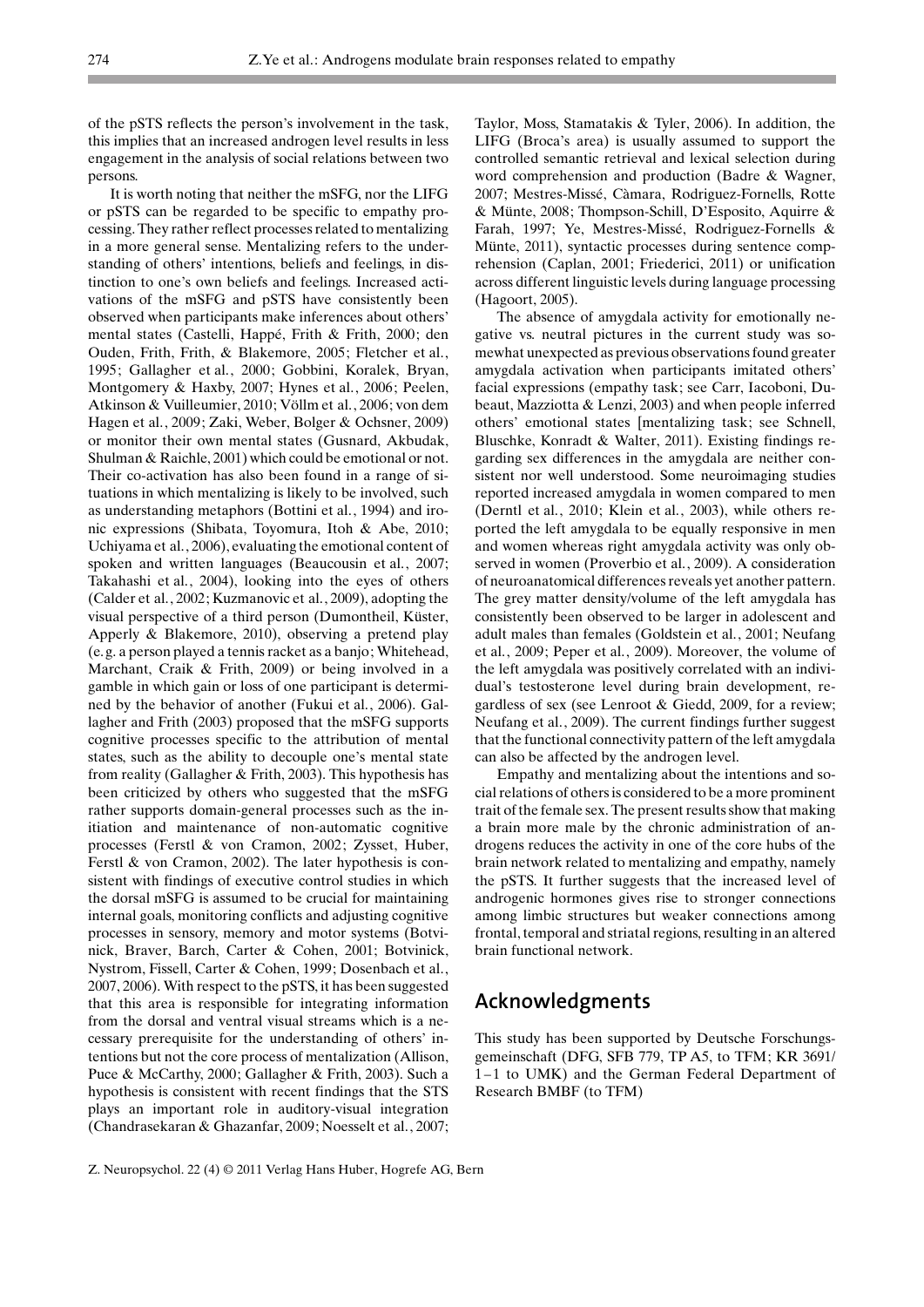# References

- Achard, S. & Bullmore, E.T. (2007). Efficiency and cost of economical brain functional networks. PLoS Computational Biology, 3, e17.
- Allison, T., Puce, A. & McCarthy, G. (2000). Social perception from visual cues: Role of the STS region. Trends in Cognitive Sciences, 4,267 – 278.
- Amodio, D.M. & Frith, C.D. (2006). Meeting of minds: The medial frontal cortex and social cognition. Nature Reviews Neuroscience, 7,268 – 277.
- Badre, D. & Wagner, A.D. (2007). Left ventrolateral prefrontal cortex and the cognitive control of memory. Neuropsychologia, 45, 2883 – 2901.
- Bassett, D.S., Meyer-Lindenberg, A., Achard, S., Duke, T. & Bullmore, E.T. (2006). Adaptive reconfiguration of fractal small-world human brain functional networks. Proceedings of the National Academy of Sciences of the United States of America, 103,19518 – 19523.
- Bassett, D.S., Bullmore, E.T., Verchinski, B.A., Mattay, V.S., Weinberger, D.R. & Meyer-Lindenberg, A. (2008). Hierarchical organization of human cortical networks in health and schizophrenia. Journal of Neuroscience, 28, 9239 – 9248.
- Beaucousin, V., Lacheret, A., Turbelin, M.R., Morel, M., Mazoyer, B. & Tzourio-Mazoyer, N. (2007). FMRI study of emotional speech comprehension. Cerebral Cortex, 17,339 – 352.
- Berenbaum, S.A. & Hines, M. (1992). Early androgens are related to childhood sex-typed toy preferences. Psychological Science, 3, 203 – 206.
- Berenbaum, S.A. & Snyder, E. (1995). Early hormonal influences on childhold sex-typed activity and playmate preferences: Implications for the development of sexual orientation. Developmental Psychology, 31, 31 – 42.
- Berenbaum, S.A., Duck, S. C. & Bryk, K. (2000). Behavioral effects of prenatal versus postnatal androgen excess in children with 21-hydroxylase-deficient congenital adrenal hyperplasia. Journal of Clinical Endocrinology and Metabolism, 85, 727 – 733.
- Bernstein, W.M. & Davis, M.H. (1982). Perspective-taking, selfconsciousness, and accuracy in person perception. Basic and Applied Social Psychology, 3,1-19.
- Bottini, G., Corcoran, R., Sterzi, R., Paulesu, E., Schenone, P., Scarpa, P. et al. (1994). The role of the right hemisphere in the interpretation of figurative aspects of language: A positron emission tomography activation study. Brain, 117, 1241 – 1253.
- Botvinick, M., Nystrom, L. E., Fissell, K., Carter, C. S. & Cohen, J.D. (1999). Conflict monitoring versus selection-for-action in anterior cingulate cortex. Nature, 402,179 – 181.
- Botvinick, M., Braver, T. S., Barch, D.M., Carter, C. S. & Cohen, J.D. (2001). Conflict monitoring and cognitive control. Psychological Review, 108, 624 – 652.
- Bullmore, E.T. & Sporns, O. (2009). Complex brain networks: graph theoretical analysis of structural and functional systems. Nature Reviews Neuroscience, 10, 186-198.
- Bullmore, E.T. & Bassett, D.S. (2011). Brain graphs: graphical models of the human brain connectome. Annual Review of Clinical Psychology, 7.113 – 140.
- Calder, A. J., Lawrence, A.D., Keane, J., Scott, S.K., Owen, A.M., Christoffels, I. et al. (2002). Reading the mind from eye gaze. Neuropsychologia, 40,1129 – 1138.
- Caplan, D. (2001). Functional neuroimaging studies of syntactic processing. Journal of Psycholinguistic Research, 30, 297 – 320.
- Carr, L., Iacoboni, M., Dubeaut, M. C., Mazziotta, J. C. & Lenzi, G.L. (2003). Neural mechanisms of empathy in humans: A relay from neural systems for imitation to limbic areas. Proceedings of the National Academy of Sciences of the United States of America, 100, 5497 – 5502.
- Carrillo, B., Gomez-Gil, E., Rametti, G., Junque, C., Gomez, A., Karadi, K. et al. (2010). Cortical activation during mental rotation in male-to-female and female-to-male transsexuals under hormonal treatment. Psychoneuroendocrinology, 35, 1213 – 1222.
- Castelli, F., Happé, F., Frith, U., Frith, C. (2000). Movement and mind: A functional imaging study of perception and interpretation of complex intentional movement patterns. Neuro-Image, 12, 314 – 325.
- Chandrasekaran, C. & Ghazanfar, A.A. (2009). Different neural frequency bands integrate faces and voices differently in the superior temporal sulcus. Journal of Neurophysiology, 101, 773 – 788.
- Cohen-Kettenis, P.T. & Gooren, L. J.G. (1999). Transsexualism: A review of etiology, diagnosis and treatment. Journal of Psychosomatic Research, 46, 315 – 333.
- Davis, M.H. (1983a). The effects of dispositional empathy on emotional reactions and helping: A multidimensional approach. Journal of Personality, 51, 167 – 184.
- Davis, M.H. (1983b). Measuring individual differences in empathy: Evidence for a multidimensional approach. Journal of Personality and Social Psychology, 44, 113-126.
- Decety, J. & Jackson, P.L. (2004). The functional architecture of human empathy. Behavioral and cognitive neuroscience reviews, 3, 71 – 100.
- den Ouden, H. E., Frith, U., Frith, C. & Blakemore, S. J. (2005). Thinking about intentions. NeuroImage, 28, 787 – 796.
- Derntl, B., Finkelmeyer, A., Eickhoff, S., Kellermann, T., Falkenberg, D. I., Schneider, F. et al. (2010). Multidimensional assessment of empathic abilities: neural correlates and gender differences. Psychoneuroendocrinology, 35, 67-82.
- Dosenbach, N.U., Visscher, K.M., Palmer, E.D., Miezin, F.M., Wenger, K.K., Kang, H. C. et al. (2006). A core system for the implementation of task sets. Neuron, 50, 799 – 812.
- Dosenbach, N.U., Fair, D.A., Miezin, F.M., Cohen, A.L., Wenger, K.K., Dosenbach, R.A. et al. (2007). Distinct brain networks for adaptive and stable task control in humans. Proceedings of the National Academy of Sciences of the United States of America, 104, 11073-11078.
- Dumontheil, I., Küster, O., Apperly, I.A. & Blakemore, S.J. (2010). Taking perspective into account in a communicative task. NeuroImage, 52, 1574 – 1583.
- Ehrhardt, A.A., Epstein, R. & Money, J. (1968). Fetal androgens and female gender identity in the early-treated adrenogenital syndrome. Johns Hopkins Medical Journal, 122, 160-167.
- Ferstl, E.C. & von Cramon, D.Y. (2002). What does the frontomedian cortex contribute to language processing: Coherence or theory of mind? NeuroImage, 17, 1599 – 1612.
- Fletcher, P.C., Happé, F., Frith, U., Baker, S.C., Dolan, R.J., Frackowiak, R. S. J. et al. (1995): Other minds in the brain: a functional imaging study of "theory of mind" in story comprehension. Cognition, 57, 109-128.
- Friederici, A.D. (2011). Towards a neural basis of auditory sentence processing. Trends in Cognitive Sciences, 6, 78 – 84.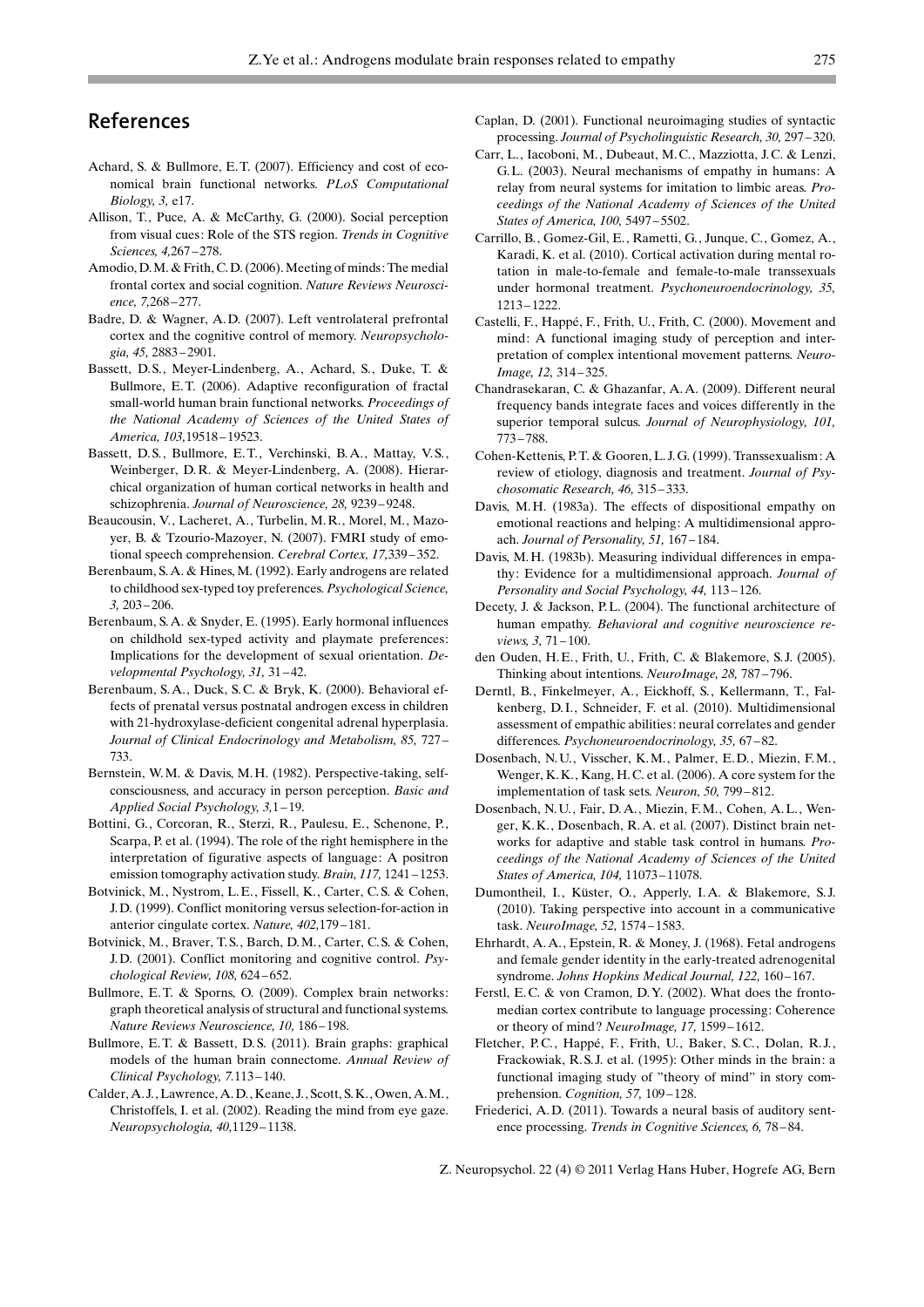- Fukui, H., Murai, T., Shinozaki, J., Aso, T., Fukuyama, H., Hayashi, T. et al. (2006). The neural basis of social tactics: An fMRI study. NeuroImage, 32, 913 – 920.
- Gallagher, H.L., Happé, F., Brunswick, N., Fletcher, P.C., Frith, U. & Frith, C.D. (2000). Reading the mind in cartoons and stories: An fMRI study of 'theory of mind' in verbal and nonverbal tasks. Neuropsychologia, 38, 11 – 21.
- Gallagher, H.L. & Frith, C.D. (2003). Functional imaging of 'theory of mind'. Trends in Cognitive Sciences, 7, 77-83.
- George, C. & West, M. (2001). The development and preliminary validation of a new measure of adult attachment: The Adult Attachment Projective. Attachment and Human Development,  $3, 30 - 61.$
- Gobbini, M. I., Koralek, A. C., Bryan, R. E., Montgomery, K. J. & Haxby, J.V. (2007). Two takes on the social brain: A comparison of theory of mind tasks. Journal of Cognitive Neuroscience, 19,1803 – 1814.
- Goldstein, J.M., Seidman, L. J., Horton, N. J., Makris, N., Kennedy, D.N., Caviness Jr, V. S. et al. (2001). Normal sexual dimorphism of the adult human brain assessed by in vivo magnetic resonance imaing. Cerebral Cortex, 11, 490 – 497.
- Gusnard, D.A., Akbudak, E., Shulman, G.L. & Raichle, M. E. (2001). Medial prefrontal cortex and self-referential mental activity: Relation to a default mode of brain function. Proceedings of the National Academy of Sciences of the United States of America, 98, 4259 – 4264.
- Hagoort, P. (2005). On Broca, brain, and bining: a new framework. Trends in Cognitive Sciences, 9, 416 – 423.
- Helleday, J., Edman, G., Ritzen, E.M. & Siwers, B. (1993). Personality characteristics and platelet MAO activity in women with congenital adrenal hyperplasia. Psychoneuroendocrinology, 18, 343 – 354.
- Hermans, E.J., Putman, P. & Van Honk, J. (2006). Testosterone administration reduces empathetic behavior: A facial mimicry study. Psychoneuroendocrinology, 31, 859 – 866.
- Hilgetag, C.C., Burns, G.A., O'Neill, M.A., Scannell, J.W. & Young, M.P. (2000). Anatomical connectivity defines the organization of clusters of cortical areas in the macaque monkey and the cat. Philosophical Transactions of the Royal Society of Londen Series B, Biological Sciences, 355, 91 – 110.
- Hines, M. (2008). Early androgen influences on human neural and behavioural development. Early Human Development, 84, 805 – 807.
- Hofer, A., Siedentopf, C.M., Ischebeck, A., Rettenbacher, M.A., Verius, M., Felber, S., et al. (2006). Gender differences in regional cerebral activity during the perception of emotion: A functional MRI study. NeuroImage, 32, 854 – 862.
- Humphries, M.D., Gurney, K. & Prescott, T. J. (2006). The brain stem reticular formation is a small-world, not scale-free, network. Proc R Soc B, 273, 503 – 511.
- Hynes, C.A., Baird, A.A. & Grafton, S.T. (2006). Differential role of the orbital frontal lobe in emotional versus cognitive perspective-taking. Neuropsychologia, 44, 374 – 383.
- Klein, S., Smolka, M.N., Wrase, J., Gruesser, S.M., Mann, K., Braus, D. F. et al. (2003). The Influence of Gender and Emotional Valence of Visual Cues on fMRI Activation in Humans. Pharmacopsychiatry, 36, 191-194.
- Knickmeyer, R., Baron-Cohen, S., Raggatt, P., Taylor, K. & Hackett, G. (2006). Fetal testosterone and empathy. Hormone and Behavior, 49, 282 – 292.
- Krämer, U.M., Mohammadi, B., Donamayor, N., Samii, A. & Münte, T.F. (2010). Emotional and cognitive aspects of em-

pathy and their relation to social cognition-an fMRI-study. Brain Research, 1311, 110-120.

- Kuzmanovic, B., Georgescu, A.L., Eickhoff, S. B., Shah, N. J., Bente, G., Fink, G.R. et al. (2009). Duration matters: Dissociating neural correlates of detection and duration of social gaze. NeuroImage, 46, 1154 – 1163.
- Latora, V. & Marchiori, M. (2001). Efficient behavior of smallworld networks. Physical Review Letters, 87, 198701.
- Lenroot, R.K. & Giedd, J.N. (2009). Sex differences in the adolescent brain. Brain and Cognition, 72, 46-55.
- Mathews, G.A., Fane, B.A., Conway, G. S., Brook, C.G. & Hines, M. (2009). Personality and congenital adrenal hyperplasia: Possible effects of prenatal androgen exposure. Hormone and Behavior, 55, 285 – 291.
- McClure, E. B., Monk, C. S., Nelson, E. E., Zarahn, E., Leibenluft, E., Bilder, R.M. et al. (2004). A developmental examination of gender differences in brain engagement during evaluation of threat. Biological Psychiatry, 55, 1047 – 1055.
- Mestres-Missé, A., Càmara, E., Rodriguez-Fornells, A., Rotte, M., Münte, T.F. (2008). Functional neuroanatomy of meaning acquisition from context. Journal of Cognitive Neuroscience, 20, 2153 – 2166.
- Neufang, S., Specht, K., Hausmann, M., Güntürkün, O., Herpertz-Dahlmann, B., Fink, G.R. et al. (2009). Sex differences and the impact of steroid hormones on the developing human brain. Cerebral Cortex, 19, 464 – 473.
- Noesselt, T., Rieger, J.W., Schoenfeld, M.A., Kanowski, M., Hinrichs, H., Heinze, H. J. et al. (2007). Audiovisual temporal correspondence modulates human multisensory superior temporal sulcus plus primary sensory cortices. Journal of Neuroscience, 27, 11431 – 11441.
- Nordenström, A., Servin, A., Bohlin, G., Larsson, A. & Wedell, A. (2002). Sex-typed toy play behavior correlates with the degree of prenatal androgen exposure assessed by CYP21 genotype in girls with congenital adrenal gyperplasia. Journal of Clinical Endocrinology and Metabolism, 87, 5119 – 5124.
- Peelen, M.V., Atkinson, A. P. & Vuilleumier, P. (2010). Supramodal representations of perceived emotions in the human brain. Journal of Neuroscience, 30, 10127 – 10134.
- Peper, J. S., Brouwer, R.M., Schnack, H.G., van Baal, G. C., van Leeuwen, M., van den Gerg, S.M. et al. (2009). Sex steroids and brain structure in pubertal boys and girls. Psychoneuroendocrinology, 34, 332 – 342.
- Phan, K.L., Wager, T., Taylor, S.F. & Liberzon, I. (2002). Functional neuroanatomy of emotion: A meta-analysis of emotion activation studies in PETand fMRI. NeuroImage, 16, 331 – 348.
- Preston, S.D. & de Waal, F.B.M. (2002). Empathy: Its ultimate and proximate bases. Behavioral and Brain Sciences, 25, 1 – 20.
- Proverbio, A.M., Matarazzo, S., Brignone, V., Del Zotto, M. & Zani, A. (2007). Processing valence and intensity of infant expressions: The roles of expertise and gender. Scandinavian Journal of Psychology, 48, 477 – 485.
- Proverbio, A.M., Adorni, R., Zani, A. & Trestianu, L. (2009). Sex differences in the brain response to affective scences with or without humans. Neuropsychologia, 47, 2374 – 2388.
- Rissman, J., Gazzaley, A. & D-Esposito, M. (2004). Measuring functional connectivity during distinct stages of a cognitive task. NeuroImage, 23, 752 – 736.
- Rotter, N.G. & Rotter, G. S. (1988). Sex differences in the encoding and decoding of negative facial emotions. Journal of Nonverbal Behavior, 12, 139 – 148.